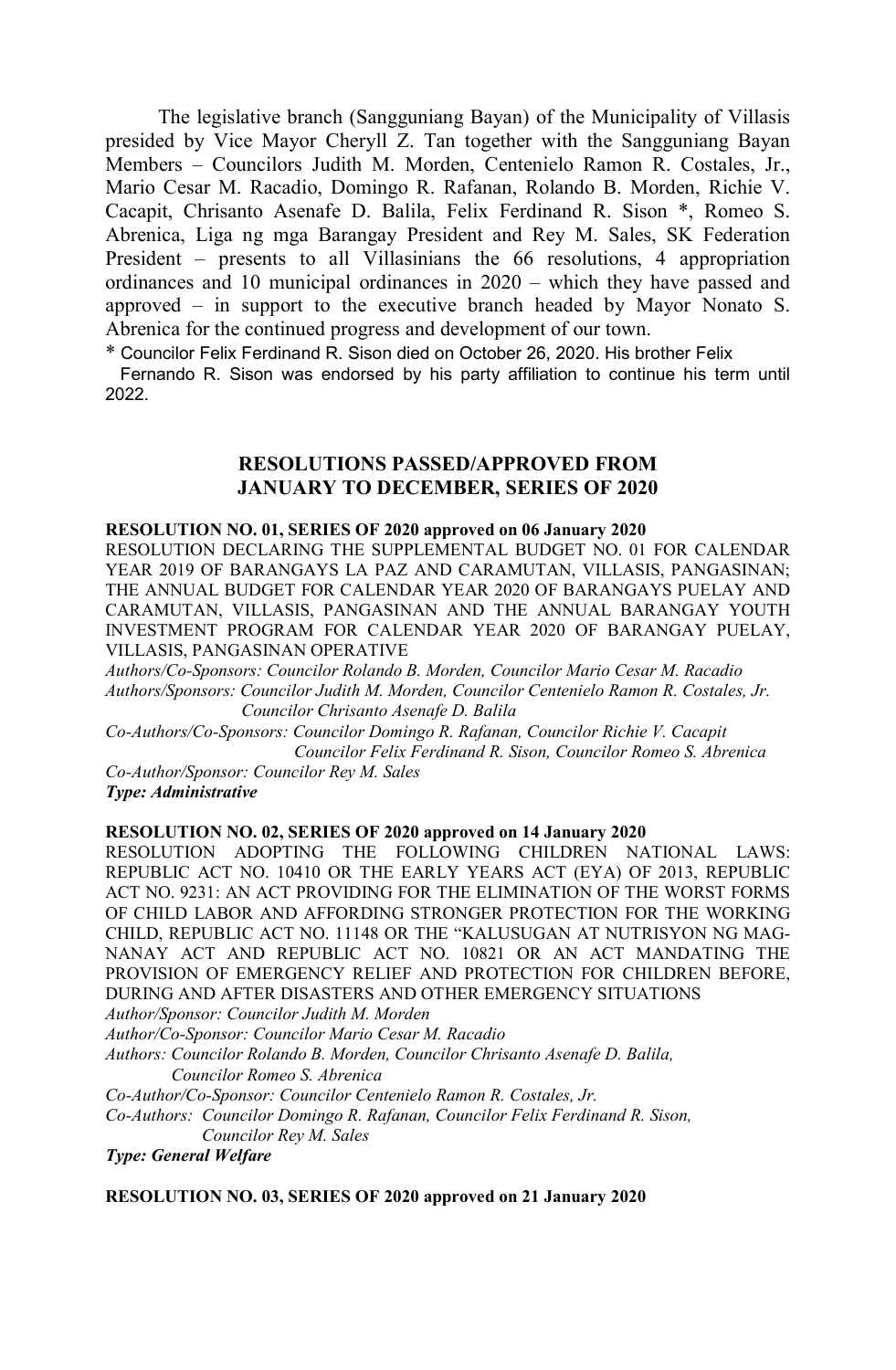RESOLUTION CONGRATULATING THE EXECUTIVE COMMITTEE LED BY DR. JOCELYN R. MINA, CHAIRMAN AND ALL THE CHAIRMEN OF THE MANAGING AND WORKING COMMITTEES, FOR THE SUCCESS OF THE VILLASIS TOWN FIESTA 2020 *Author/Sponsor: Councilor Judith M. Morden*

*Co-Sponsors: Councilor Centenielo Ramon R. Costales, Jr., Councilor Domingo R. Rafanan Councilor Felix Ferdinand R. Sison*

*Type: Social*

#### **RESOLUTION NO. 04, SERIES OF 2020 approved on 21 January 2020**

RESOLUTION COMMENDING THE VILLASIS POLICE FORCE LED BY POLICE CHIEF INSPECTOR FERNANDO L. FERNANDEZ, JR., VILLASIS CHIEF OF POLICE, ALL THE CVOS OF THE 21 BARANGAYS OF VILLASIS, THE PHILIPPINE GUARDIANS BROTHERHOOD, INC. (PGBI) PANDOYUCAN CHAPTER; DELTACOM VILLA BASE; GRACE GUARDIANS, THE PROVINCIAL MOBILE FORCE COMPANY, REGIONAL MOBILE FORCE BATTALION AND THE EXPLOSIVE ORDNANCE DIVISION PANGASINAN, PPO FOR THEIR OUTSTANDING EFFORTS IN MAINTAINING AN ORDERLY AND PEACEFUL CELEBRATION OF THE VILLASIS TOWN FIESTA 2020 *Author/Sponsor: Councilor Judith M. Morden*

*Co-Sponsors: Councilor Centenielo Ramon R. Costales, Jr., Councilor Mario Cesar M. Racadio Councilor Domingo R. Rafanan, Councilor Rolando B. Morden Councilor Richie V. Cacapit, Councilor Chrisanto Asenafe D. Balila Councilor Felix Ferdinand R. Sison, Councilor Romeo S. Abrenica, Councilor Rey M. Sales*

*Type: Social*

#### **RESOLUTION NO. 05, SERIES OF 2020 approved on 21 January 2020**

RESOLUTION DECLARING THE ANNUAL BUDGET AND THE ANNUAL BARANGAY YOUTH INVESTMENT PROGRAM FOR CALENDAR YEAR 2020 OF BARANGAYS SAN BLAS AND POBLACION ZONE IV, VILLASIS, PANGASINAN AND THE ANNUAL BARANGAY YOUTH INVESTMENT PROGRAM FOR CALENDAR YEAR 2020 OF BARANGAYS BARANGOBONG AND LABIT, VILLASIS, PANGASINAN OPERATIVE

*Authors: Councilor Rolando B. Morden, Councilor Judith M. Morden, Councilor Chrisanto Asenafe D. Balila* 

*Authors/Sponsors: Councilor Centenielo Ramon R. Costales, Jr.,* 

 *Councilor Mario Cesar M. Racadio*

*Co-Authors: Councilor Domingo R. Rafanan, Councilor Richie V. Cacapit, Councilor Felix Ferdinand R. Sison, Councilor Romeo S. Abrenica*

*Co-Author/Sponsor: Councilor Rey M. Sales Type: Administrative*

#### **RESOLUTION NO. 06, SERIES OF 2020 approved on 18 February 2020**

RESOLUTION AUTHORIZING VILLASIS MUNICIPAL MAYOR NONATO S. ABRENICA TO ENTER FOR AND IN BEHALF OF THE MUNICIPALITY A MEMORANDUM OF AGREEMENT WITH THE ENVIRONMENTAL MANAGEMENT BUREAU DEPARTMENT OF ENVIRONMENT AND NATURAL RESOURCES (EMB-DENR) FOR A GRANT TOTALING TO FIVE HUNDRED THOUSAND PESOS (PHP 500,000.00) *Author/Sponsor: Councilor Judith M. Morden* 

*Authors/Co-Sponsors: Councilor Mario Cesar M. Racadio, Councilor Rolando B. Morden Councilor Chrisanto Asenafe D. Balila, Councilor Romeo S. Abrenica*

*Co-Authors/Co-Sponsor: Councilor Centenielo Ramon R. Costales, Jr., Councilor Domingo R. Rafanan, Councilor Richie V. Cacapit, Councilor Felix Ferdinand R.* 

 *Sison, Councilor Rey M. Sales*

*Type: Administrative*

**RESOLUTION NO. 07, SERIES OF 2020 approved on 18 February 2020** RESOLUTION AUTHORIZING VILLASIS MUNICIPAL MAYOR NONATO S. ABRENICA TO ENTER FOR AND IN BEHALF OF THE MUNICIPALITY A MEMORANDUM OF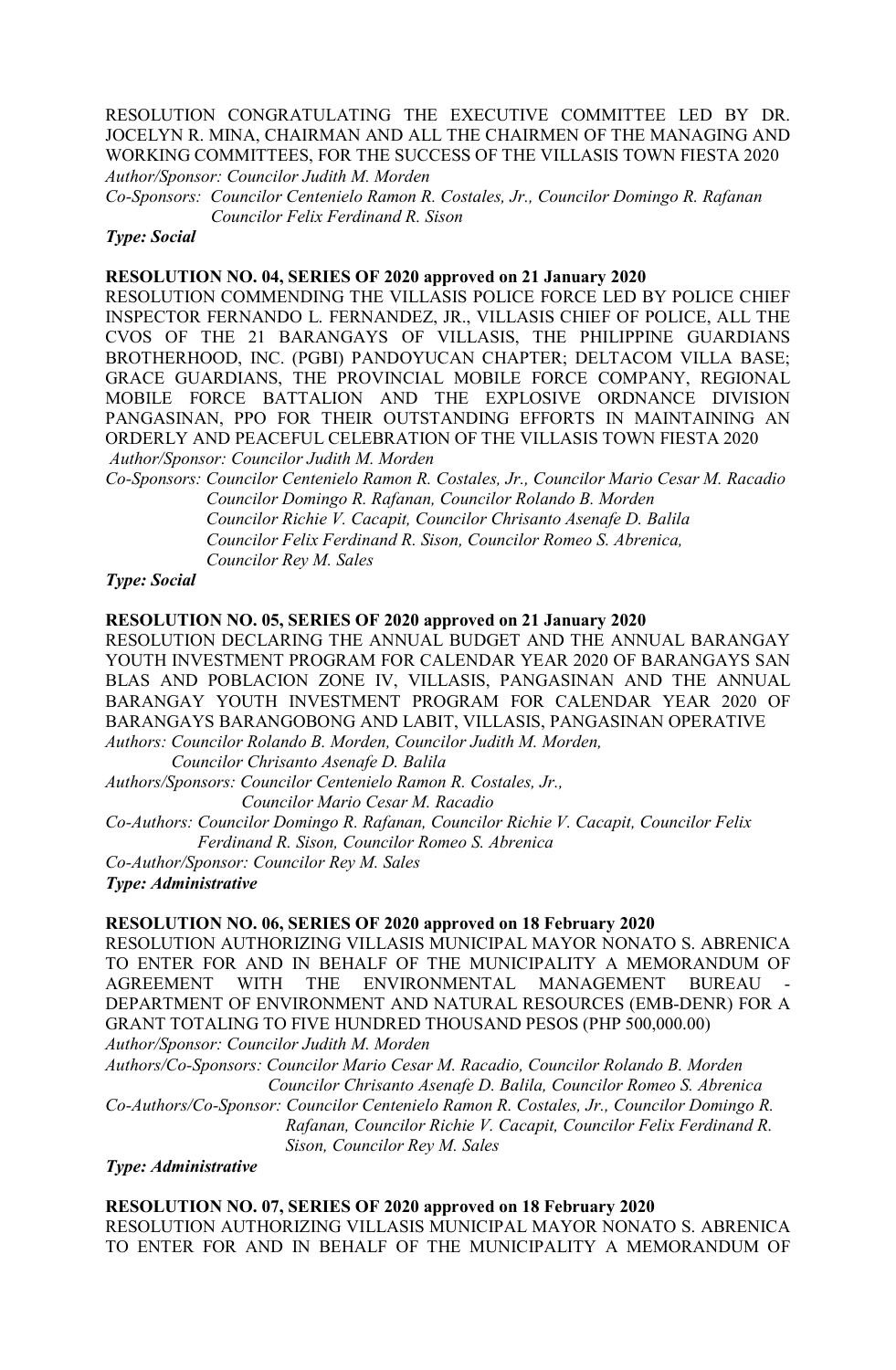## AGREEMENT WITH THE DEPARTMENT OF HEALTH (DOH) REGARDING THE REQUEST FOR A PHYSICIAN TO BE DEPLOYED IN THE MUNICIPALITY OF VILLASIS AS PART OF THE DOCTORS TO THE BARRIO PROGRAM

*Author/Sponsor: Councilor Judith M. Morden* 

*Author/Co-Sponsor: Councilor Mario Cesar M. Racadio* 

*Authors: Councilor Rolando B. Morden, Councilor Chrisanto Asenafe D. Balila, Councilor Romeo S. Abrenica*

*Co-Authors: Councilor Centenielo Ramon R. Costales, Jr., Councilor Domingo R. Rafanan Councilor Richie V. Cacapit, Councilor Felix Ferdinand R. Sison, Councilor Rey M. Sales*

# *Type: Administrative*

## **RESOLUTION NO. 08, Series of 2020 approved on 18 February 2020**

RESOLUTION AUTHORIZING MUNICIPAL MAYOR NONATO S. ABRENICA TO ENTER FOR AND IN BEHALF OF THE MUNICIPALITY A MEMORANDUM OF AGREEMENT WITH THE GOVERNMENT SERVICE INSURANCE SYSTEM (GSIS) FOR THE AVAILMENT OF THE GSIS FINANCIAL ASSISTANCE LOAN II (GFAL II) *Author/Sponsor: Councilor Judith M. Morden*

*Authors/Co-Sponsors: Councilor Mario Cesar M. Racadio, Councilor Rolando B. Morden Councilor Chrisanto Asenafe D. Balila, Councilor Romeo S. Abrenica Co-Authors/Co-Sponsors: Councilor Centenielo Ramon R. Costales, Jr., Councilor Domingo R. Rafanan, Councilor Richie V. Cacapit, Councilor Felix Ferdinand R.* 

 *Sison, Councilor Rey M. Sales*

## *Type: Administrative*

#### **RESOLUTION NO. 09, SERIES OF 2020 approved on 18 February 2020**

RESOLUTION DECLARING THE ANNUAL BUDGET AND THE ANNUAL BARANGAY YOUTH INVESTMENT PROGRAM FOR CALENDAR YEAR 2020 OF BARANGAY POBLACION ZONE I, VILLASIS, PANGASINAN AND THE SUPPLEMENTAL BUDGET NO. 02 FOR CALENDAR YEAR 2019 OF BARANGAY LIPAY, VILLASIS, PANGASINAN OPERATIVE

*Authors: Councilor Rolando B. Morden, Councilor Judith M. Morden, Councilor Chrisanto Asenafe D. Balila* 

*Author/Sponsor: Councilor Centenielo Ramon R. Costales, Jr.*

*Author/Co-Sponsor: Councilor Mario Cesar M. Racadio*

*Co-Authors: Councilor Domingo R. Rafanan, Councilor Felix Ferdinand R. Sison,*

 *Councilor Romeo S. Abrenica*

*Co-Authors/Sponsors: Councilor Richie V. Cacapit, Councilor Rey M. Sales Type: Administrative*

#### **RESOLUTION NO. 10, SERIES OF 2020 approved on 10 February 2020**

RESOLUTION DECLARING THE CPP-NPA-NDF AS PERSONA-NON-GRATA IN THE MUNICIPALITY OF VILLASIS, PANGASINAN

*Author/Sponsor: Councilor Judith M. Morden*

*Authors/Co-Sponsors: Councilor Mario Cesar M. Racadio, Councilor Rolando B. Morden, Councilor Chrisanto Asenafe D. Balila, Councilor Romeo S. Abrenica*

*Co-Authors/Co-Sponsors: Councilor Centenielo Ramon R. Costales, Jr., Councilor Domingo R. Rafanan, Councilor Richie V. Cacapit, Councilor Felix Ferdinand R.* 

 *Sison, Councilor Rey M. Sales*

#### *Type: Administrative*

## **RESOLUTION NO. 11, SERIES OF 2020 approved on 24 February 2020**

RESOLUTION AUTHORIZING MUNICIPAL MAYOR NONATO S. ABRENICA OF VILLASIS, PANGASINAN TO ENTER FOR AND IN BEHALF OF THE MUNICIPALITY A MEMORANDUM OF AGREEMENT WITH THE BUREAU OF FIRE PROTECTION (BFP) REPRESENTED BY THE REGIONAL DIRECTOR SR. SUPT JONAS R. SILVANO (DSC)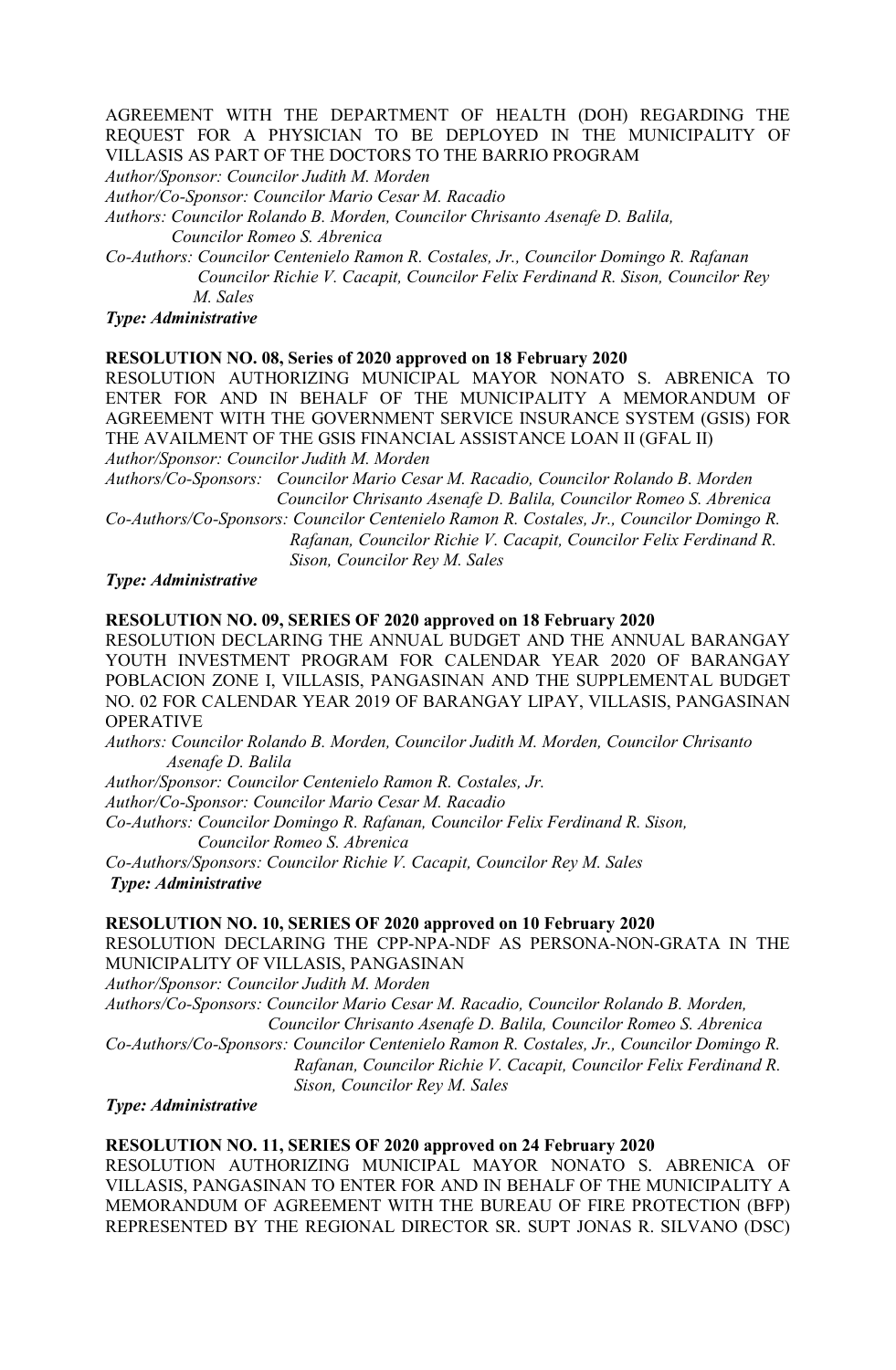## FOR GAS ALLOCATIONS AND PREVENTIVE MAINTENANCE OF THE LGU-OWNED FIRETRUCKS

*Author/Sponsor: Councilor Judith M. Morden*

*Authors/Co-Sponsors: Councilor Mario Cesar M. Racadio, Councilor Rolando B. Morden, Councilor Chrisanto Asenafe D. Balila, Councilor Romeo S. Abrenica*

*Co-Authors/Co-Sponsors: Councilor Centenielo Ramon R. Costales, Jr., Councilor Domingo R. Rafanan, Councilor Richie V. Cacapit, Councilor Felix Ferdinand R.* 

 *Sison, Councilor Rey M. Sales*

#### *Type: Administrative*

## **RESOLUTION NO. 12, SERIES OF 2020 approved on 24 February 2020**

RESOLUTION EXPRESSING THE INTEREST OF THE SANGGUNIANG BAYAN MEMBERS AND THE DEPARTMENT HEADS OF THE LOCAL GOVERNMENT UNIT (LGU) OF VILLASIS, PANGASINAN TO AVAIL OF THE SERVICES OF THE SMART TELECOMMUNICATION, INC., FOR THEIR POST-PAID COMMUNICATION LINES *Author/Sponsor: Councilor Judith M. Morden*

*Authors/Co-Sponsors: Councilor Mario Cesar M. Racadio, Councilor Rolando B. Morden Councilor Chrisanto Asenafe D. Balila, Councilor Romeo S. Abrenica*

*Co-Authors/Co-Sponsors: Councilor Centenielo Ramon R. Costales, Jr., Councilor Domingo R. Rafanan, Councilor Richie V. Cacapit, Councilor Felix Ferdinand R. Sison, Councilor Rey M. Sales*

## *Type: Administrative*

#### **RESOLUTION NO. 13, SERIES OF 2020 approved 24 February 2020**

RESOLUTION AUTHORIZING VILLASIS MUNICIPAL MAYOR, HON. NONATO S. ABRENICA, TO RECEIVE FOR AND IN BEHALF OF THE MUNICIPALITY ONE (1) UNIT TOYOTA AMBULANCE DONATED BY BETTINA GABRIEL MIGUEL FARMS, INC. REPRESENTED BY ITS PRESIDENT MARIA TERESA SOCORRO PEREZ NAGUIAT *Author/Sponsor: Councilor Judith M. Morden*

*Authors/Co-Sponsors: Councilor Mario Cesar M. Racadio, Councilor Rolando B. Morden, Councilor Chrisanto Asenafe D. Balila, Councilor Romeo S. Abrenica*

*Co-Authors/Co-Sponsors: Councilor Centenielo Ramon R. Costales, Jr., Councilor Domingo R. Rafanan, Councilor Richie V. Cacapit, Councilor Felix Ferdinand R. Sison, Councilor Rey M. Sales*

## *Type: Administrative*

#### **RESOLUTION NO. 14, SERIES OF 2020 approved on 03 March 2020**

RESOLUTION AUTHORIZING MUNICIPAL MAYOR NONATO S. ABRENICA TO ENTER FOR AND IN BEHALF OF THE MUNICIPALITY A MEMORANDUM OF AGREEMENT WITH THE URDANETA WASTE MANAGEMENT FOR THE DISPOSAL OF THE RESIDUAL SOLID WASTES OF THE MUNICIPALITY OF VILLASIS, PANGASINAN AT THE URDANETA ENGINEERED SANITARY LANDFILL (UESL) AT SITIO CALEGU, BARANGAY CATABLAN, URDANETA CITY, PANGASINAN *Author/Sponsor: Councilor Judith M. Morden*

*Authors: Councilor Mario Cesar M. Racadio, Councilor Rolando B. Morden, Councilor Chrisanto Asenafe D. Balila, Councilor Romeo S. Abrenica*

*Co-Author/Co-Sponsor: Councilor Centenielo Ramon R. Costales, Jr. Co-Authors: Councilor Domingo R. Rafanan, Councilor Richie V. Cacapit, Councilor Felix Ferdinand R. Sison, Councilor Rey M. Sales*

*Type: Administrative*

#### **RESOLUTION NO. 15, SERIES OF 2020 approved on 10 March 2020**

RESOLUTION AUTHORIZING MUNICIPAL MAYOR, HON. NONATO S. ABRENICA, AND MRS. JEANNA P. VILLABLANCA AS AUTHORIZED SIGNATORIES FOR THE BANK ACCOUNT OF THE MUNICIPAL GOVERNMENT OF VILLASIS EFFECTIVE MARCH 31, 2020 IN VIEW OF THE RETIREMENT OF MR. LEO ORDOÑEZ ON MARCH 30, 2020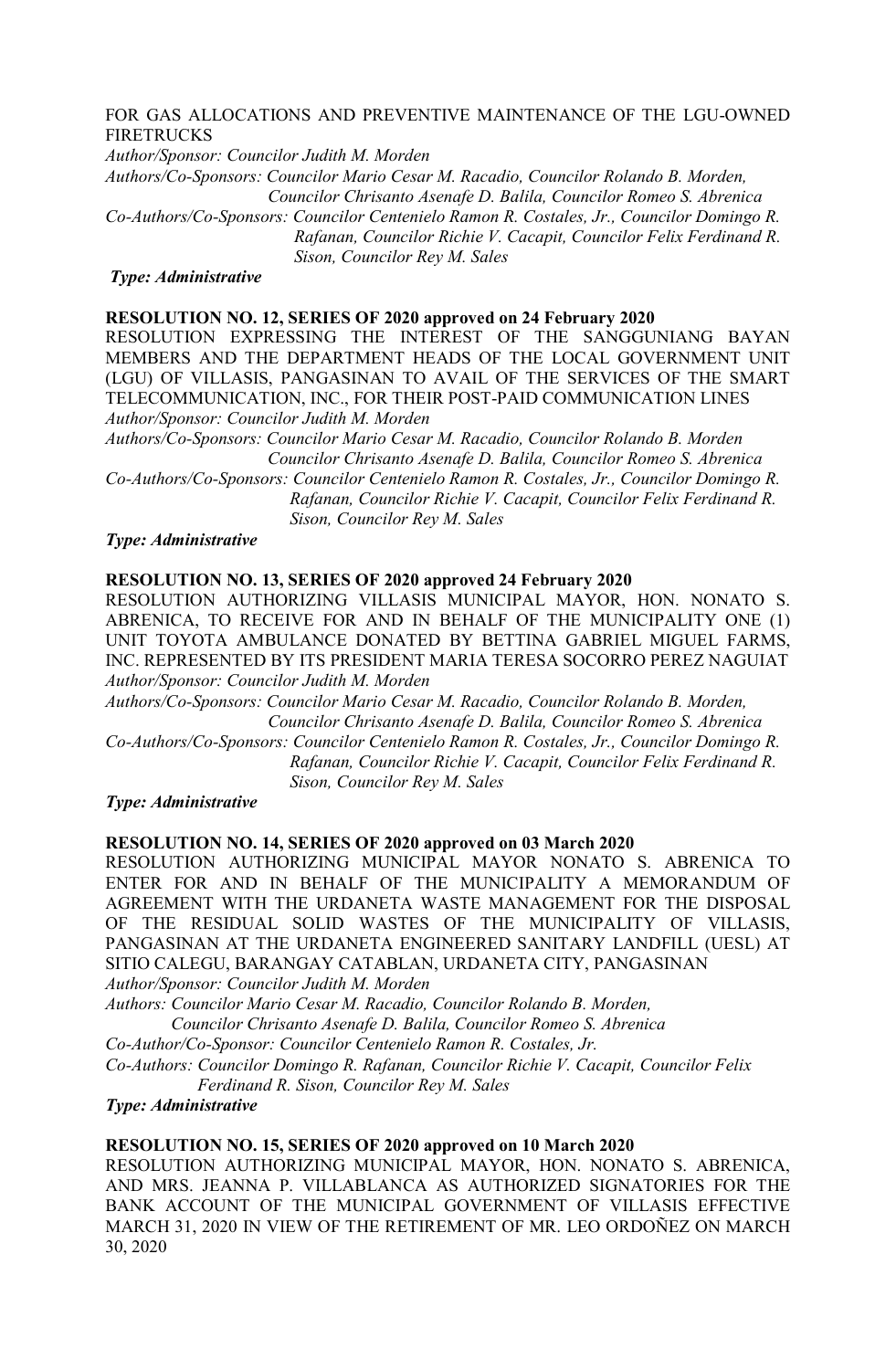*Author/Sponsor: Councilor Judith M. Morden Authors/Co-Sponsors: Councilor Mario Cesar M. Racadio, Councilor Rolando B. Morden, Councilor Chrisanto Asenafe D. Balila, Councilor Romeo S. Abrenica Co-Authors/Co-Sponsors: Councilor Centenielo Ramon R. Costales, Jr., Councilor Domingo R. Rafanan, Councilor Richie V. Cacapit, Councilor Felix Ferdinand R. Sison, Councilor Rey M. Sales*

*Type: Administrative*

#### **RESOLUTION NO. 16, SERIES OF 2020 approved on 17 March 2020**

RESOLUTION DECLARING THE ANNUAL BARANGAY YOUTH INVESTMENT PROGRAM FOR CALENDAR YEAR 2020 OF BARANGAY CARAMUTAN, AMAMPEREZ AND POBLACION ZONE II, VILLASIS, PANGASINAN OPERATIVE

*Author/Sponsor: Councilor Rolando B. Morden*

*Authors/Co-Sponsors: Councilor Judith M. Morden, Councilor Centenielo Ramon R. Costales, Jr., Councilor Mario Cesar M. Racadio, Councilor Chrisanto Asenafe D. Balila*

*Co-Authors/Co-Sponsors: Councilor Domingo R. Rafanan, Councilor Richie V. Cacapit, Councilor Felix Ferdinand R. Sison, Councilor Romeo S. Abrenica, Councilor Rey M. Sales*

#### *Type: Administrative*

#### **RESOLUTION NO. 17, SERIES OF 2020 approved on 17 March 2020**

RESOLUTION APPROVING THE SUPPLEMENTAL ANNUAL INVESTMENT PROGRAM NO. 01 OF FISCAL YEAR 2020 FOR THE OPERATION OF THE LOCAL GOVERNMENT UNIT IN THE AMOUNT OF TWENTY MILLION THREE HUNDRED SIXTY NINE THOUSAND EIGHT HUNDRED NINETY ONE PESOS AND FIFTY SEVEN CENTAVOS (PHP20,369,891.57) AND ASSISTANCE TO MUNICIPALITIES (AM) FROM NATIONAL GOVERNMENT AMOUNTING TO SEVEN MILLION NINE HUNDRED EIGHTY THREE THOUSAND PESOS (PHP7,983,000.00) OF THE MUNICIPALITY OF VILLASIS, PANGASINAN

*Author/Sponsor: Councilor Rolando B. Morden*

*Authors/Co-Sponsors: Councilor Judith M. Morden, Councilor Centenielo Ramon R. Costales, Jr., Councilor Mario Cesar M. Racadio, Councilor Chrisanto Asenafe D. Balila*

*Co-Authors/Co-Sponsors: Councilor Domingo R. Rafanan, Councilor Richie V. Cacapit, Councilor Felix Ferdinand R. Sison, Councilor Romeo S. Abrenica, Councilor Rey M. Sales*

*Type: Administrative*

#### **RESOLUTION NO. 18, SERIES OF 2020 approved on 17 March 2020**

RESOLUTION ADOPTING PROCLAMATION NO. 929 BY THE PRESIDENT OF THE PHILIPPINES, RODRIGO R. DUTERTE, DECLARING A STATE OF CALAMITY THROUGHOUT THE PHILIPPINES DUE TO THE CORONA VIRUS DISEASE 2019 (COVID-19)

*Authors/Sponsors: Councilor Judith M. Morden, Councilor Centenielo Ramon R. Costales, Jr., Councilor Mario Cesar M. Racadio, Councilor Domingo R. Rafanan, Councilor Rolando B. Morden, Councilor Richie V. Cacapit, Councilor Chrisanto Asenafe D. Balila, Councilor Felix Ferdinand R. Sison, Councilor Romeo S. Abrenica, Councilor Rey M. Sales*

*Type: Administrative*

## **RESOLUTION NO. 19, SERIES OF 2020 approved on 17 March 2020**

RESOLUTION DECLARING A RECESS OF THE SANGGUNIANG BAYAN REGULAR SESSION EFFECTIVE MARCH 24, 2020 UNTIL SUCH TIME THAT THE ENHANCED COMMUNITY QUARANTINE HAS BEEN LIFTED DUE TO THE COVID-19 THREAT IN THE MUNICIPALITY OF VILLASIS, PANGASINAN

*Authors/Sponsors: Councilor Judith M. Morden, Councilor Centenielo Ramon R. Costales, Jr.,*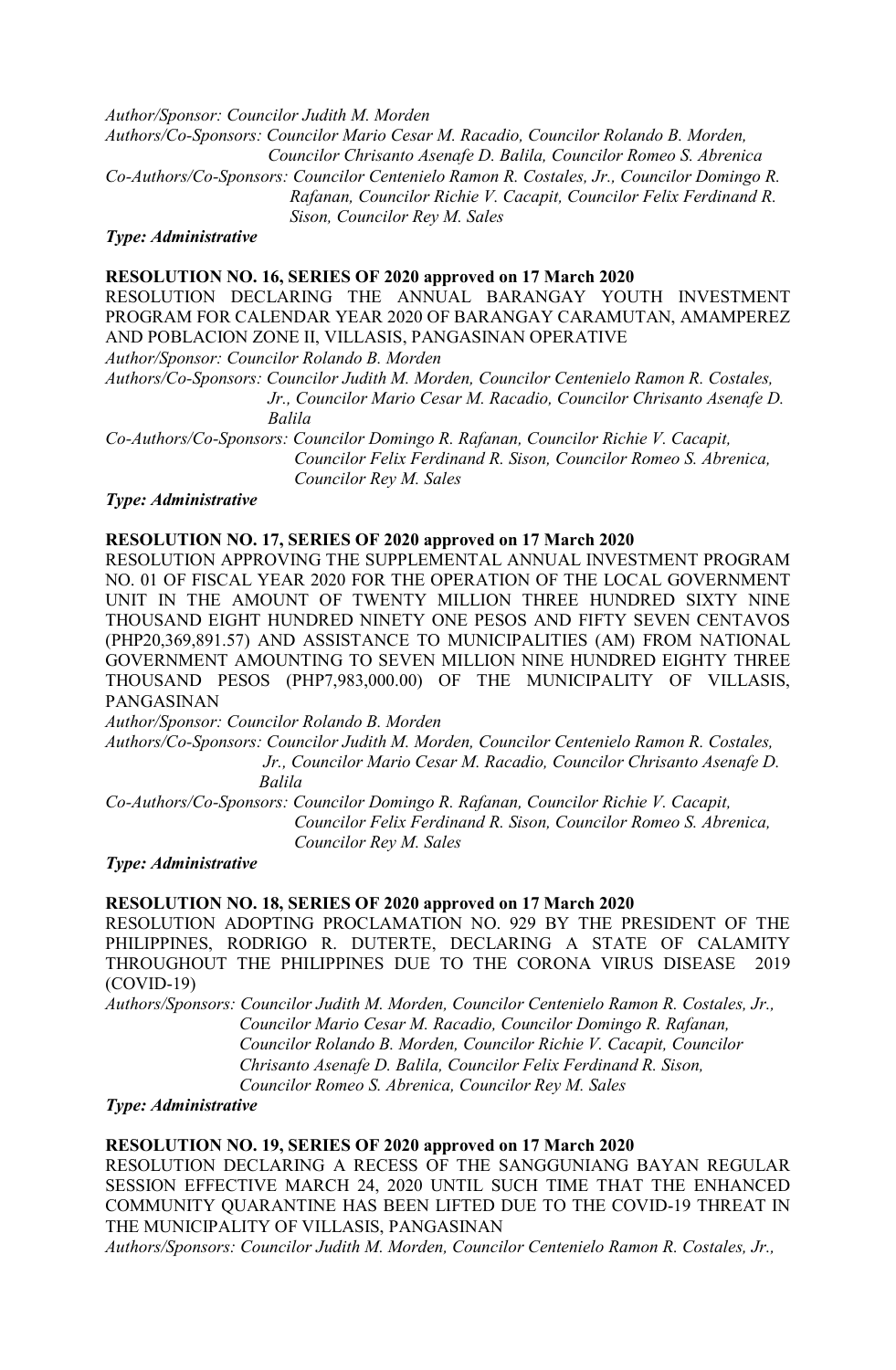*Councilor Mario Cesar M. Racadio, Councilor Domingo R. Rafanan, Councilor Rolando B. Morden, Councilor Richie V. Cacapit, Councilor Chrisanto Asenafe D. Balila, Councilor Felix Ferdinand R. Sison, Councilor Romeo S. Abrenica, Councilor Rey M. Sales*

#### *Type: Administrative*

## **RESOLUTION NO. 20, SERIES OF 2020 approved on 03 April 2020**

RESOLUTION AUTHORIZING VILLASIS MUNICIPAL MAYOR NONATO S. ABRENICA TO ENTER FOR AND IN BEHALF OF THE MUNICIPALITY A MEMORANDUM OF AGREEMENT WITH THE DEPARTMENT OF SOCIAL WELFARE AND DEVELOPMENT (DSWD) FOR THE PROPER IMPLEMENTATION OF THE SOCIAL AMELIORATION PROGRAMS AND MITIGATE THE EFFECTS OF COVID-19 TO VULNERABLE **SECTORS** 

*Authors/Sponsors: Councilor Judith M. Morden, Councilor Centenielo Ramon R. Costales, Jr., Councilor Mario Cesar M. Racadio, Councilor Domingo R. Rafanan, Councilor Rolando B. Morden, Councilor Richie V. Cacapit, Councilor Chrisanto Asenafe D. Balila, Councilor Felix Ferdinand R. Sison, Councilor Romeo S. Abrenica, Councilor Rey M. Sales*

*Type: Administrative*

## **RESOLUTION NO. 21, SERIES OF 2020 approved on 08 April 2020**

RESOLUTION AUTHORIZING MUNICIPAL MAYOR NONATO S. ABRENICA, VILLASIS, PANGASINAN, THE RELEASE OF SPECIAL RISK ALLOWANCE (SRA) TO FRONTLINE PUBLIC WORKERS DURING THE PERIOD OF ENHANCED COMMUNITY QUARANTINE RELATIVE TO THE COVID-19 OUTBREAK

*Authors/Sponsors: Councilor Judith M. Morden, Councilor Centenielo Ramon R. Costales, Jr., Councilor Mario Cesar M. Racadio, Councilor Domingo R. Rafanan, Councilor Rolando B. Morden, Councilor Richie V. Cacapit, Councilor Chrisanto Asenafe D. Balila, Councilor Felix Ferdinand R. Sison, Councilor Romeo S. Abrenica, Councilor Rey M. Sales*

*Type: Administrative*

#### **RESOLUTION NO. 22, SERIES OF 2020 approved on 22 April 2020**

RESOLUTION APPROVING THE SUPPLEMENTAL ANNUAL INVESTMENT PROGRAM NO. 02 OF FISCAL YEAR 2020 FOR THE BAYANIHAN GRANT TO CITIES AND MUNICIPALITIES IN THE AMOUNT OF THIRTEEN MILLION EIGHT HUNDRED TWENTY FIVE THOUSAND FOUR HUNDRED FORTY TWO PESOS (PHP13,825,442.00) OF THE MUNICIPALITY OF VILLASIS, PANGASINAN

*Authors/Sponsors: Councilor Judith M. Morden, Councilor Centenielo Ramon R. Costales, Jr., Councilor Mario Cesar M. Racadio, Councilor Domingo R. Rafanan, Councilor Rolando B. Morden, Councilor Richie V. Cacapit, Councilor Chrisanto Asenafe D. Balila, Councilor Felix Ferdinand R. Sison, Councilor Romeo S. Abrenica, Councilor Rey M. Sales*

*Type: Administrative*

## **RESOLUTION NO. 23, SERIES OF 2020 approved on 26 May 2020**

RESOLUTION AUTHORIZING MUNICIPAL MAYOR NONATO S. ABRENICA, VILLASIS, PANGASINAN, TO GRANT THE LOCAL GOVERNMENT UNIT (LGU) REGULAR EMPLOYEES AND WORKERS ENGAGED THROUGH CONTRACT OF SERVICE (COS) AND JOB ORDER (JO), THE COVID-19 HAZARD PAY, WHO PHYSICALLY REPORTED TO WORK DURING THE IMPLEMENTATION OF AN ENHANCED COMMUNITY QUARANTINE (ECQ)

*Author/Sponsor: Councilor Judith M. Morden*

*Authors/Co-Sponsors: Councilor Mario Cesar M. Racadio, Councilor Centenielo Ramon R. Costales, Jr., Councilor Rolando B. Morden, Councilor Chrisanto Asenafe D. Balila*

*Co-Authors/Co-Sponsors: Councilor Romeo S. Abrenica, Councilor Domingo R. Rafanan,*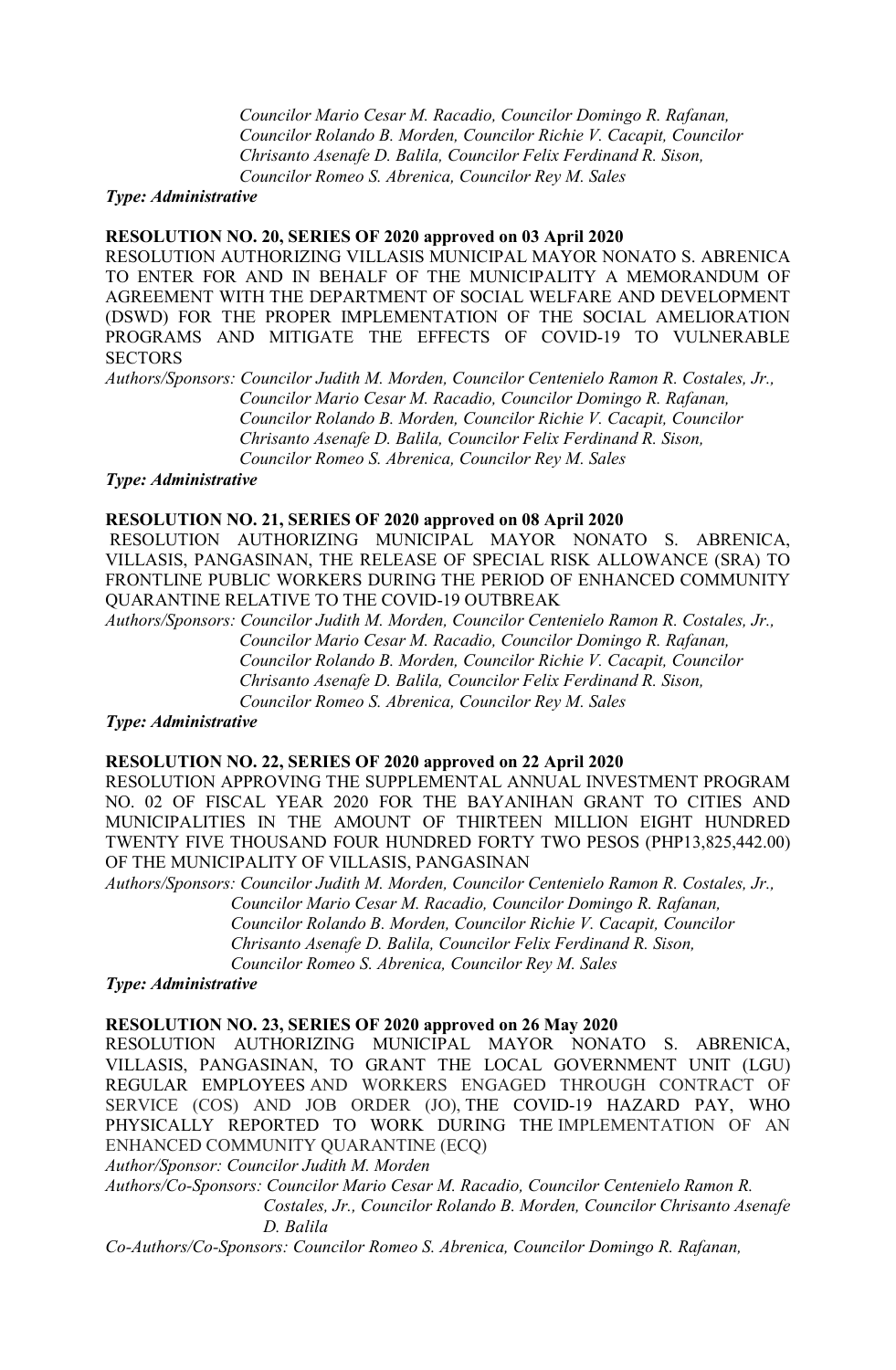*Councilor Richie V. Cacapit, Councilor Felix Ferdinand R. Sison, Councilor Rey M. Sales*

*Type: Administrative*

#### **RESOLUTION NO. 24, SERIES OF 2020 approved on 16 June 2020**

RESOLUTION COMMENDING THE VILLASIS POLICE STATION HEADED BY POLICE MAJOR FERNANDO LIMOS FERNANDEZ, JR. FOR BEING AWARDED AS THE BEST MUNICIPAL POLICE STATION IN THE ENTIRE REGION I

*Authors/Sponsors: Councilor Judith M. Morden, Councilor Centenielo Ramon R. Costales, Jr., Councilor Mario Cesar M. Racadio, Councilor Domingo R. Rafanan, Councilor Rolando B. Morden, Councilor Richie V. Cacapit, Councilor Chrisanto Asenafe D. Balila, Councilor Felix Ferdinand R. Sison, Councilor Romeo S. Abrenica, Councilor Rey M. Sales*

*Type: Social*

#### **RESOLUTION NO. 25, SERIES OF 2020 approved on 16 June 2020**

RESOLUTION DECLARING THE ANNUAL BUDGET AND THE ANNUAL BARANGAY YOUTH INVESTMENT PROGRAM FOR CALENDAR YEAR 2020 OF BARANGAY SAN NICOLAS, VILLASIS, PANGASINAN OPERATIVE

*Authors/Co-Sponsors: Councilor Rolando B. Morden, Councilor Judith M. Morden, Councilor Centenielo Ramon R. Costales, Jr., Councilor Mario Cesar M. Racadio, Councilor Chrisanto Asenafe D. Balila*

*Co-Authors/Sponsors: Councilor Richie V. Cacapit, Councilor Rey M. Sales Co-Authors/Co-Sponsors: Councilor Domingo R. Rafanan, Councilor Felix Ferdinand R. Sison,*

 *Councilor Romeo S. Abrenica*

*Type: Administrative*

#### **RESOLUTION NO. 26, SERIES OF 2020 approved on 23 June 2020**

RESOLUTION DECLARING THE SUPPLEMENTAL BUDGET NO. 01 FOR CALENDAR YEAR 2020 OF BARANGAY POBLACION ZONE I, VILLASIS, PANGASINAN OPERATIVE

*Authors: Councilor Rolando B. Morden, Councilor Judith M. Morden, Councilor Mario Cesar M. Racadio, Councilor Chrisanto Asenafe D. Balila*

*Author/Sponsor: Councilor Centenielo Ramon R. Costales, Jr.*

*Co-Author/Co-Sponsor: Councilor Domingo R. Rafanan*

*Co-Authors: Councilor Richie V. Cacapit, Councilor Felix Ferdinand R. Sison, Councilor Romeo S. Abrenica, Councilor Rey M. Sales* 

*Type: Administrative*

#### **RESOLUTION NO. 27, SERIES OF 2020 approved on 06 July 2020**

RESOLUTION DECLARING THE SUPPLEMENTAL BUDGET NO. 01 FOR CALENDAR YEAR 2020 OF BARANGAY POBLACION ZONE II, VILLASIS, PANGASINAN OPERATIVE

*Authors/Co-Sponsors: Councilor Rolando B. Morden, Councilor Judith M. Morden, Councilor Mario Cesar M. Racadio, Councilor Chrisanto Asenafe D. Balila*

*Author/Sponsor: Councilor Centenielo Ramon R. Costales, Jr. Co-Authors/Co-Sponsors: Councilor Domingo R. Rafanan, Councilor Richie V. Cacapit, Councilor Felix Ferdinand R. Sison, Councilor Romeo S. Abrenica, Councilor Rey M. Sales* 

*Type: Administrative*

## **RESOLUTION NO. 28, SERIES OF 2020 approved on 14 July 2020**

RESOLUTION DECLARING THE SUPPLEMENTAL BUDGET NO. 01 FOR CALENDAR YEAR 2020 OF BARANGAY AMAMPEREZ, VILLASIS, PANGASINAN OPERATIVE *Authors: Councilor Rolando B. Morden, Councilor Judith M. Morden, Councilor Mario Cesar M. Racadio, Councilor Chrisanto Asenafe D. Balila*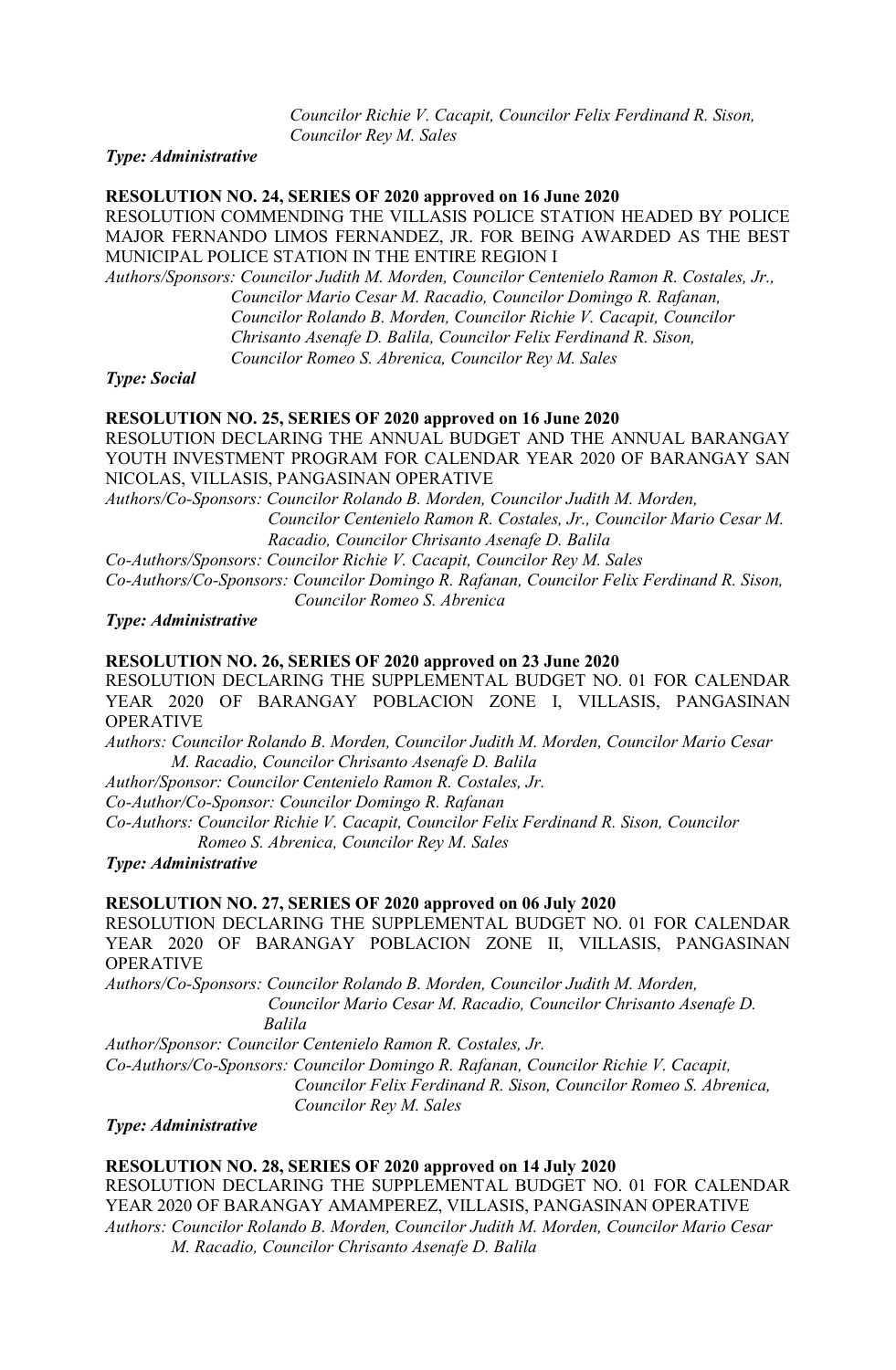*Author/Co-Sponsor: Councilor Centenielo Ramon R. Costales, Jr. Co-Author/Sponsor: Councilor Domingo R. Rafanan Co-Authors: Councilor Richie V. Cacapit, Councilor Felix Ferdinand R. Sison, Councilor Romeo S. Abrenica, Councilor Rey M. Sales* 

*Type: Administrative*

#### **RESOLUTION NO. 29, SERIES OF 2020 approved on 21 July 2020**

RESOLUTION DECLARING THE SUPPLEMENTAL BUDGET NO. 01 FOR CALENDAR YEAR 2020 OF BARANGAYS UNZAD AND SAN BLAS, VILLASIS, PANGASINAN OPERATIVE

*Authors/Co-Sponsors: Councilor Rolando B. Morden, Councilor Judith M. Morden, Councilor Chrisanto Asenafe D. Balila, Councilor Centenielo Ramon R. Costales, Jr.*

*Author/Sponsor: Councilor Mario Cesar M. Racadio Co-Author/Sponsor: Councilor Felix Ferdinand R. Sison Co-Authors/Co-Sponsors: Councilor Richie V. Cacapit, Councilor Domingo R. Rafanan, Councilor Romeo S. Abrenica, Councilor Rey M. Sales* 

## *Type: Administrative*

#### **RESOLUTION NO. 30, SERIES OF 2020 approved on 21 July 2020**

RESOLUTION APPROVING THE ANNUAL INVESTMENT PROGRAM (AIP) FOR CALENDAR YEAR 2021 AND OTHER ACTIVITIES RELATED TO THE ANNUAL BUDGET IN THE AMOUNT OF TWO HUNDRED THIRTY TWO MILLION SEVEN HUNDRED SIXTY TWO THOUSAND NINE HUNDRED NINETEEN PESOS (PHP232,762,919.00) OF THE MUNICIPALITY OF VILLASIS, PANGASINAN *Authors/Sponsors: Councilor Rolando B. Morden, Councilor Chrisanto Asenafe D. Balila Authors/Co-Sponsors: Councilor Judith M. Morden, Councilor Mario Cesar M. Racadio, Councilor Centenielo Ramon R. Costales, Jr. Co-Authors/Co-Sponsors: Councilor Domingo R. Rafanan, Councilor Richie V. Cacapit,* 

 *Councilor Felix Ferdinand R. Sison, Councilor Romeo S. Abrenica, Councilor Rey M. Sales* 

## *Type: Administrative*

#### **RESOLUTION NO. 31, SERIES OF 2020 approved on 21 July 2020**

RESOLUTION APPROVING THE ANNUAL LOCAL DISASTER RISK REDUCTION AND MANAGEMENT FUND INVESTMENT PLAN (ALDRRMFIP) FOR CALENDAR YEAR 2021 IN THE AMOUNT OF TEN MILLION SEVEN HUNDRED SIXTY TWO THOUSAND EIGHT HUNDRED NINETY FIVE PESOS AND NINETY FIVE CENTAVOS (PHP10,762,895.95) OF THE MUNICIPALITY OF VILLASIS, PANGASINAN *Authors/Sponsors: Councilor Rolando B. Morden, Councilor Chrisanto Asenafe D. Balila Authors/Co-Sponsors: Councilor Judith M. Morden, Councilor Mario Cesar M. Racadio,*

*Councilor Centenielo Ramon R. Costales, Jr.*

*Co-Authors/Co-Sponsors: Councilor Domingo R. Rafanan, Councilor Richie V. Cacapit, Councilor Felix Ferdinand R. Sison, Councilor Romeo S. Abrenica, Councilor Rey M. Sales* 

## *Type: Administrative*

## **RESOLUTION NO. 32, SERIES OF 2020 approved on 28 July 2020**

RESOLUTION AUTHORIZING HONORABLE MAYOR NONATO S. ABRENICA AND MRS. JEANNA P. VILLABLANCA, ACTING MUNICIPAL TREASURER TO CLOSE THE MUNICIPALITY'S DEPARTMENT OF AGRARIAN REFORM ACCOUNT WITH ACCOUNT NUMBER 0112-1154-04 AND TO BE TRANSFERRED TO THE GENERAL FUND ACCOUNT WITH ACCOUNT NUMBER 0112-1148-82 BOTH MAINTAINED AT THE LAND BANK OF THE PHILIPPINES (LBP), URDANETA CITY, PANGASINAN BRANCH

*Author/Sponsor: Councilor Judith M. Morden* 

*Authors/Co-Sponsors: Councilor Mario Cesar M. Racadio, Councilor Rolando B. Morden*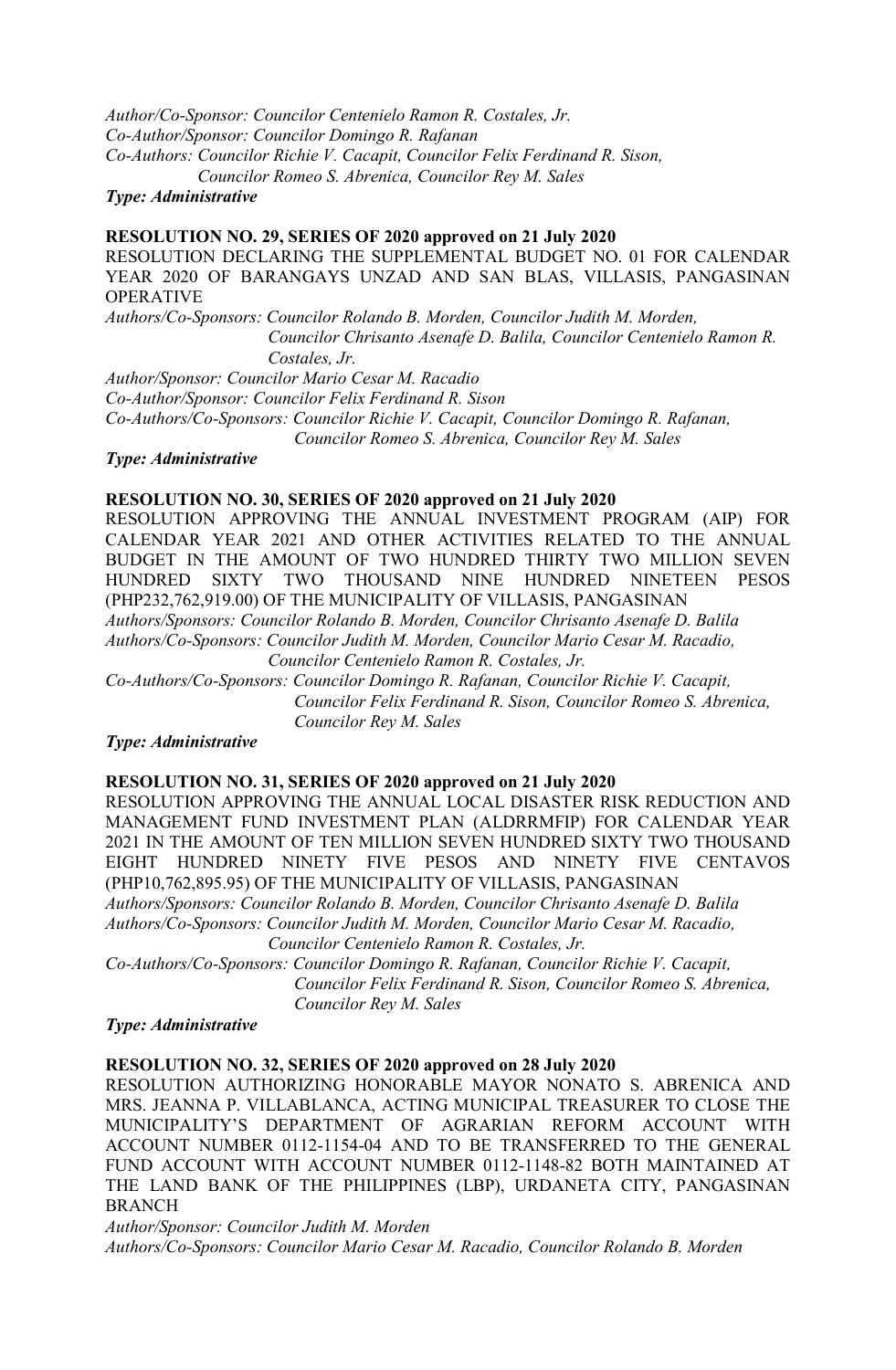*Councilor Chrisanto Asenafe D. Balila, Councilor Romeo S. Abrenica Co-Authors/Co-Sponsors: Councilor Centenielo Ramon R. Costales, Jr., Councilor Domingo R. Rafanan, Councilor Richie V. Cacapit, Councilor Felix Ferdinand R. Sison, Councilor Rey M. Sales*

*Type: Administrative*

## **RESOLUTION NO. 33, SERIES OF 2020 approved on 05 August 2020**

RESOLUTION AUTHORIZING MUNICIPAL MAYOR NONATO S. ABRENICA TO RELEASE THE 2018 PERFORMANCE-BASED BONUS (PBB) OF THE REGULAR EMPLOYEES OF THE LOCAL GOVERNMENT UNIT OF VILLASIS, PANGASINAN *Author/Sponsor: Councilor Judith M. Morden*

*Authors/Co-Sponsors: Councilor Mario Cesar M. Racadio, Councilor Chrisanto Asenafe D. Balila, Councilor Rolando B. Morden, Councilor Romeo S. Abrenica*

*Co-Authors/Co-Sponsors: Councilor Centenielo Ramon R. Costales, Jr., Councilor Richie V. Cacapit, Councilor Felix Ferdinand R. Sison, Councilor Rey M. Sales* 

*Type: Administrative*

#### **RESOLUTION NO. 34, SERIES OF 2020 approved on 11 August 2020**

RESOLUTION AUTHORIZING DR. KEA KOKO BRAVO, DOCTOR TO THE BARRIOS PANGASINAN (DTTB) TO SIGN AND ACCEPT FOR AND IN BEHALF OF THE RURAL HEALTH UNIT OF VILLASIS THE DONATION OF PERSONAL PROTECTIVE EQUIPMENT (PPE) AND VARIOUS MEDICAL SUPPLIES FROM THE NATIONAL GRID CORPORATION OF THE PHILIPPINES (NGCP)

*Author/Sponsor: Councilor Judith M. Morden*

*Authors/Co-Sponsors: Councilor Mario Cesar M. Racadio, Councilor Chrisanto Asenafe D. Balila, Councilor Rolando B. Morden, Councilor Romeo S. Abrenica*

*Co-Authors/Co-Sponsors: Councilor Centenielo Ramon R. Costales, Jr., Councilor Domingo R. Rafanan, Councilor Richie V. Cacapit, Councilor Felix Ferdinand R. Sison, Councilor Rey M. Sales*

## *Type: Administrative*

#### **RESOLUTION NO. 35, SERIES OF 2020 approved on 18 August 2020**

RESOLUTION RECOGNIZING AND COMMENDING THE INVALUABLE SERVICES AND EXCEPTIONAL PERFORMANCE OF POLICE MAJOR FERNANDO LIMOS FERNANDEZ. JR. AS CHIEF OF POLICE OF THE VILLASIS POLICE STATION *Author/Sponsor: Councilor Judith M. Morden*

*Authors/Co-Sponsors: Councilor Mario Cesar M. Racadio, Councilor Chrisanto Asenafe D. Balila, Councilor Rolando B. Morden*

*Co-Authors/Co-Sponsors: Councilor Centenielo Ramon R. Costales, Jr., Councilor Domingo R. Rafanan, Councilor Richie V. Cacapit, Councilor Felix Ferdinand R. Sison, Councilor Rey M. Sales* 

*Co-Author: Councilor Romeo S. Abrenica Type: Social*

## **RESOLUTION NO. 36, SERIES OF 2020 approved on 18 August 2020**

RESOLUTION DECLARING THE SUPPLEMENTAL BUDGET NO. 01 FOR CALENDAR YEAR 2020 OF BARANGAY PUELAY, VILLASIS, PANGASINAN OPERATIVE *Authors/Sponsors: Councilor Rolando B. Morden, Councilor Chrisanto Asenafe D. Balila Authors/Co-Sponsors: Councilor Judith M. Morden, Councilor Centenielo Ramon R. Costales, Jr., Councilor Mario Cesar M. Racadio*

*Co-Authors/Co-Sponsors: Councilor Domingo R. Rafanan, Councilor Richie V. Cacapit, Councilor Felix Ferdinand R. Sison, Councilor Rey M. Sales* 

*Co-Author: Councilor Romeo S. Abrenica Type: Administrative*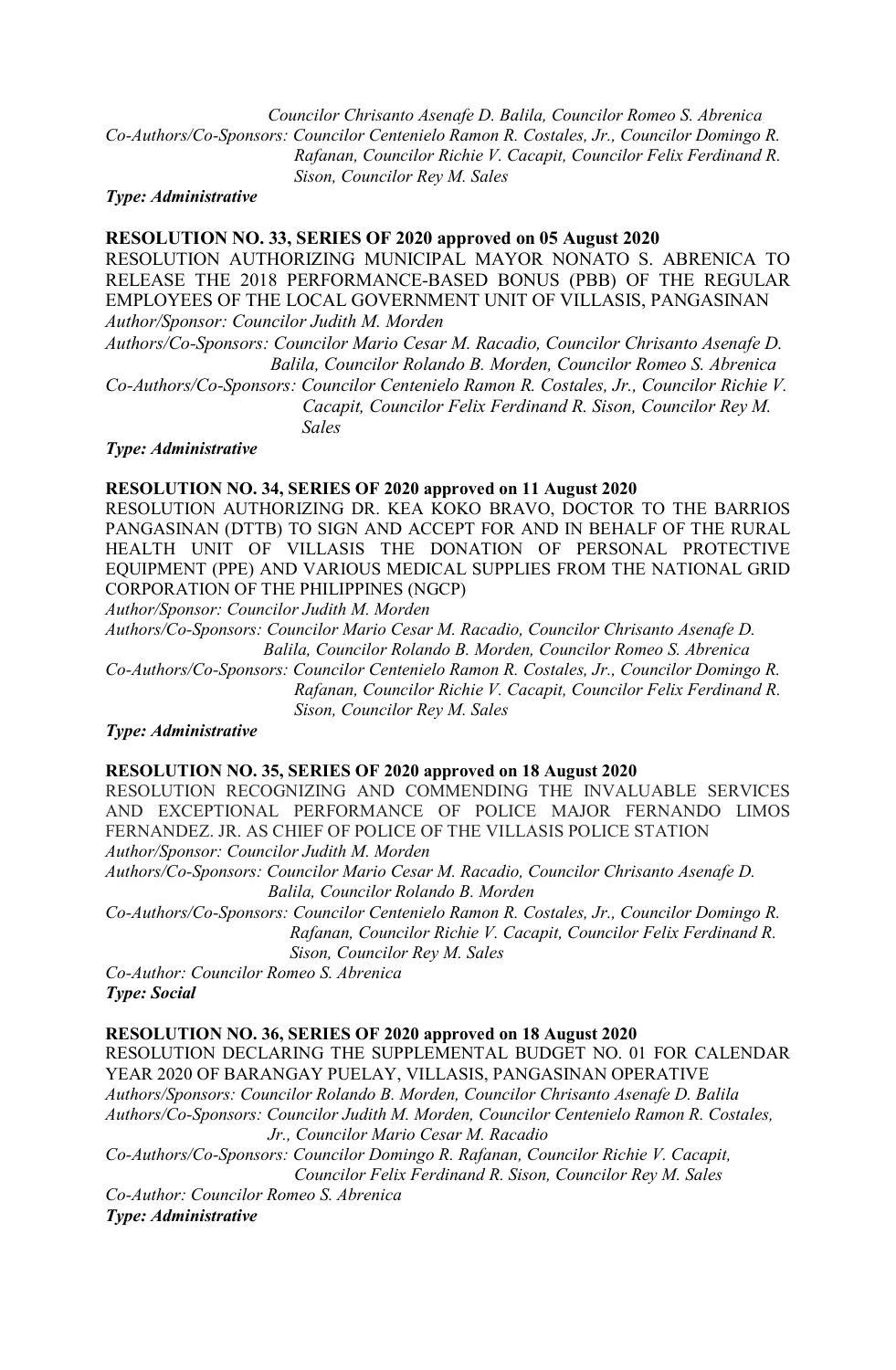## **RESOLUTION NO. 37, SERIES OF 2020 approved on 15 September 2020**

RESOLUTION ADOPTING THE LOCAL SHELTER PLAN OF THE MUNICIPALITY OF VILLASIS, PANGASINAN 2020-2028

*Author/Sponsor: Councilor Judith M. Morden*

*Authors/Co-Sponsors: Councilor Mario Cesar M. Racadio, Councilor Rolando B. Morden, Councilor Chrisanto Asenafe D. Balila, Councilor Romeo S. Abrenica Co-Authors/Co-Sponsors: Councilor Centenielo Ramon R. Costales, Jr., Councilor Domingo R. Rafanan, Councilor Richie V. Cacapit, Councilor Felix Ferdinand R. Sison, Councilor Rey M. Sales*

*Type: Administrative*

## **RESOLUTION NO. 38, SERIES OF 2020 approved on 15 September 2020**

RESOLUTION DECLARING THE SUPPLEMENTAL BUDGET NO. 02 FOR CALENDAR YEAR 2020 OF BARANGAYS AMAMPEREZ AND UNZAD, VILLASIS, PANGASINAN OPERATIVE

*Authors/Co-Sponsors: Councilor Rolando B. Morden, Councilor Judith M. Morden, Councilor Centenielo Ramon R. Costales, Jr.,Councilor Mario Cesar M. Racadio, Councilor Chrisanto Asenafe D. Balila Co-Authors/Sponsors: Councilor Domingo R. Rafanan, Councilor Felix Ferdinand R. Sison*

*Co-Authors/Co-Sponsors: Councilor Richie V. Cacapit, Councilor Romeo S. Abrenica,*

 *Councilor Rey M. Sales*

## *Type: Administrative*

## **RESOLUTION NO. 39, SERIES OF 2020 approved on 15 September 2020**

RESOLUTION FAVORABLY ENDORSING THE APPLICATION OF DR. SUZIE GAVINA-BERRY TO OPERATE A QUARRY SITUATED AT BARANGAY BARANGOBONG, VILLASIS, PANGASINAN

*Authors/Sponsors: Councilor Chrisanto Asenafe D. Balila, Councilor Judith M. Morden Co-Author/Sponsor: Councilor Centenielo Ramon R. Costales, Jr.*

*Co-Authors/Co-Sponsors: Councilor Mario Cesar M. Racadio, Councilor Rolando B. Morden, Councilor Domingo R. Rafanan, Councilor Richie V. Cacapit,* 

 *Councilor Felix Ferdinand R. Sison, Councilor Romeo S. Abrenica*

*Co-Author: Councilor Rey M. Sales Type: Administrative*

#### **RESOLUTION NO. 40, SERIES OF 2020 approved 29 September 2020**

RESOLUTION AUTHORIZING MUNICIPAL MAYOR NONATO S. ABRENICA TO ENTER FOR AND IN BEHALF OF THE MUNICIPALITY A MEMORANDUM OF AGREEMENT WITH THE PHILIPPINE CHARITY SWEEPSTAKES OFFICE (PCSO) FOR THE GRANT OF THE CHARITY FUND AND CALAMITY ASSISTANCE TO THE MUNICIPALITY OF VILLASIS, PANGASINAN

*Author/Sponsor: Councilor Mario Cesar M. Racadio*

*Authors: Councilor Rolando B. Morden, Chrisanto Asenafe D. Balila, Councilor Romeo S. Abrenica*

*Co-Author/Co-Sponsor: Councilor Centenielo Ramon R. Costales, Jr.*

*Co-Authors: Councilor Domingo R. Rafanan, Councilor Richie V. Cacapit, Councilor Felix Ferdinand R. Sison, Councilor Rey M. Sales*

*Type: Administrative*

#### **RESOLUTION NO. 41, SERIES OF 2020 approved on 29 September 2020**

RESOLUTION APPROVING THE SUPPLEMENTAL ANNUAL INVESTMENT PROGRAM NO. 03 OF FISCAL YEAR 2020 FOR THE OPERATION OF THE LOCAL GOVERNMENT UNIT IN THE AMOUNT OF SEVEN MILLION ONE HUNDRED FORTY THREE THOUSAND EIGHTY FOUR PESOS AND 21/100 CENTAVOS (PHP7,143,084.21)) OF THE MUNICIPALITY OF VILLASIS, PANGASINAN

*Author/Sponsor: Councilor Rolando B. Morden*

*Authors/Co-Sponsors: Councilor Judith M. Morden, Councilor Centenielo Ramon R. Costales,*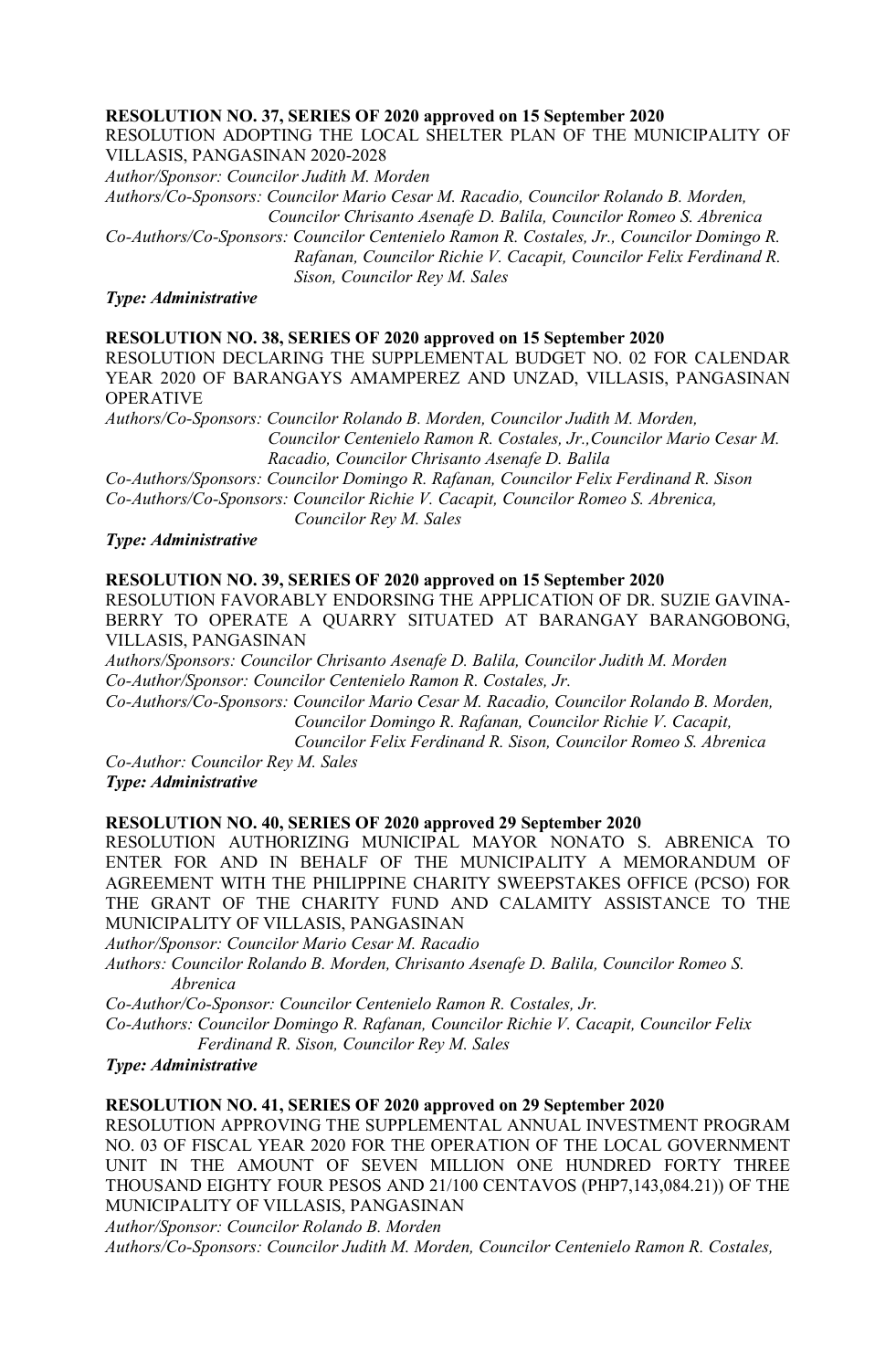*Jr., Councilor Mario Cesar M. Racadio, Councilor Chrisanto Asenafe D. Balila*

*Co-Authors/Co-Sponsors: Councilor Domingo R. Rafanan, Councilor Richie V. Cacapit, Councilor Felix Ferdinand R. Sison, Councilor Romeo S. Abrenica, Councilor Rey M. Sales*

#### *Type: Administrative*

#### **RESOLUTION NO. 42, SERIES OF 2020 approved on29 September 2020**

RESOLUTION DECLARING THE SUPPLEMENTAL BUDGET NO. 01 FOR CALENDAR YEAR 2020 OF BARANGAY POBLACION ZONE III AND BARANGOBONG, SUPPLEMENTAL BUDGET NO. 02 FOR CALENDAR YEAR 2020 OF BARANGAY POBLACION ZONE II AND ANNUAL BUDGET FOR CALENDAR YEAR 2021 OF BARANGAY BARANGOBONG, ALL OF VILLASIS, PANGASINAN OPERATIVE *Authors/Co-Sponsors: Councilor Rolando B. Morden, Councilor Mario Cesar M. Racadio,*

 *Councilor Chrisanto Asenafe D. Balila* 

*Author/Sponsor: Councilor Centenielo Ramon R. Costales, Jr.*

*Author: Councilor Judith M. Morden*

*Co-Author/Sponsor: Councilor Domingo R. Rafanan*

*Co-Authors/Co-Sponsors: Councilor Richie V. Cacapit, Councilor Felix Ferdinand R. Sison,*

*Councilor Romeo S. Abrenica, Councilor Rey M. Sales*

#### *Type: Administrative*

#### **RESOLUTION NO. 43, SERIES OF 2020 approved on 06 October 2020**

RESOLUTION RECOGNIZING SEPTEMBER 25 OF EVERY YEAR AS "PASKO NG CRUSADO" OF THE CRUSADERS OF THE DIVINE CHURCH OF CHRIST IN THE MUNICIPALITY OF VILLASIS, PANGASINAN

*Author/Sponsor: Councilor Judith M. Morden*

*Authors/Co-Sponsors: Councilor Mario Cesar M. Racadio, Councilor Rolando B. Morden, Councilor Chrisanto Asenafe D. Balila, Councilor Romeo S. Abrenica*

*Co-Sponsors: Councilor Centenielo Ramon R. Costales, Jr., Councilor Domingo R. Rafanan, Councilor Richie V. Cacapit, Councilor Felix Ferdinand R. Sison, Councilor Rey M. Sales*

*Type: Administrative*

#### **RESOLUTION NO. 44, SERIES OF 2020 approved on 13 October 2020**

RESOLUTION DECLARING THE SUPPLEMENTAL BUDGET NO. 01 FOR CALENDAR YEAR 2020 OF BARANGAY BACAG, VILLASIS, PANGASINAN AND THE ANNUAL BUDGET FOR CALENDAR YEAR 2021 OF BARANGAY AMAMPEREZ, VILLASIS, PANGASINAN OPERATIVE

*Author/Sponsor: Councilor Rolando B. Morden*

*Authors/Co-Sponsors: Councilor Judith M. Morden, Councilor Centenielo Ramon R. Costales, Jr., Councilor Mario Cesar M. Racadio, Councilor Chrisanto Asenafe D. Balila,* 

*Co-Author/Sponsor: Councilor Domingo R. Rafanan*

*Co-Authors/Co-Sponsors: Councilor Richie V. Cacapit, Councilor Felix Ferdinand R. Sison, Councilor Romeo S. Abrenica, Councilor Rey M. Sales*

#### *Type: Administrative*

**RESOLUTION NO. 45, SERIES OF 2020 approved on 20 October 2020** RESOLUTION DECLARING THE ANNUAL BUDGET FOR CALENDAR YEAR 2021 OF BARANGAY CAPULAAN, VILLASIS, PANGASINAN OPERATIVE *Authors: Councilor Rolando B. Morden, Councilor Judith M. Morden, Councilor Centenielo Ramon R. Costales, Jr., Councilor Mario Cesar M. Racadio, Councilor Chrisanto Asenafe D. Balila*

*Co-Sponsor: Councilor Domingo R. Rafanan Sponsor: Councilor Felix Ferdinand R. Sison Co-Authors: Councilor Richie V. Cacapit, Councilor Romeo S. Abrenica, Councilor Rey M.*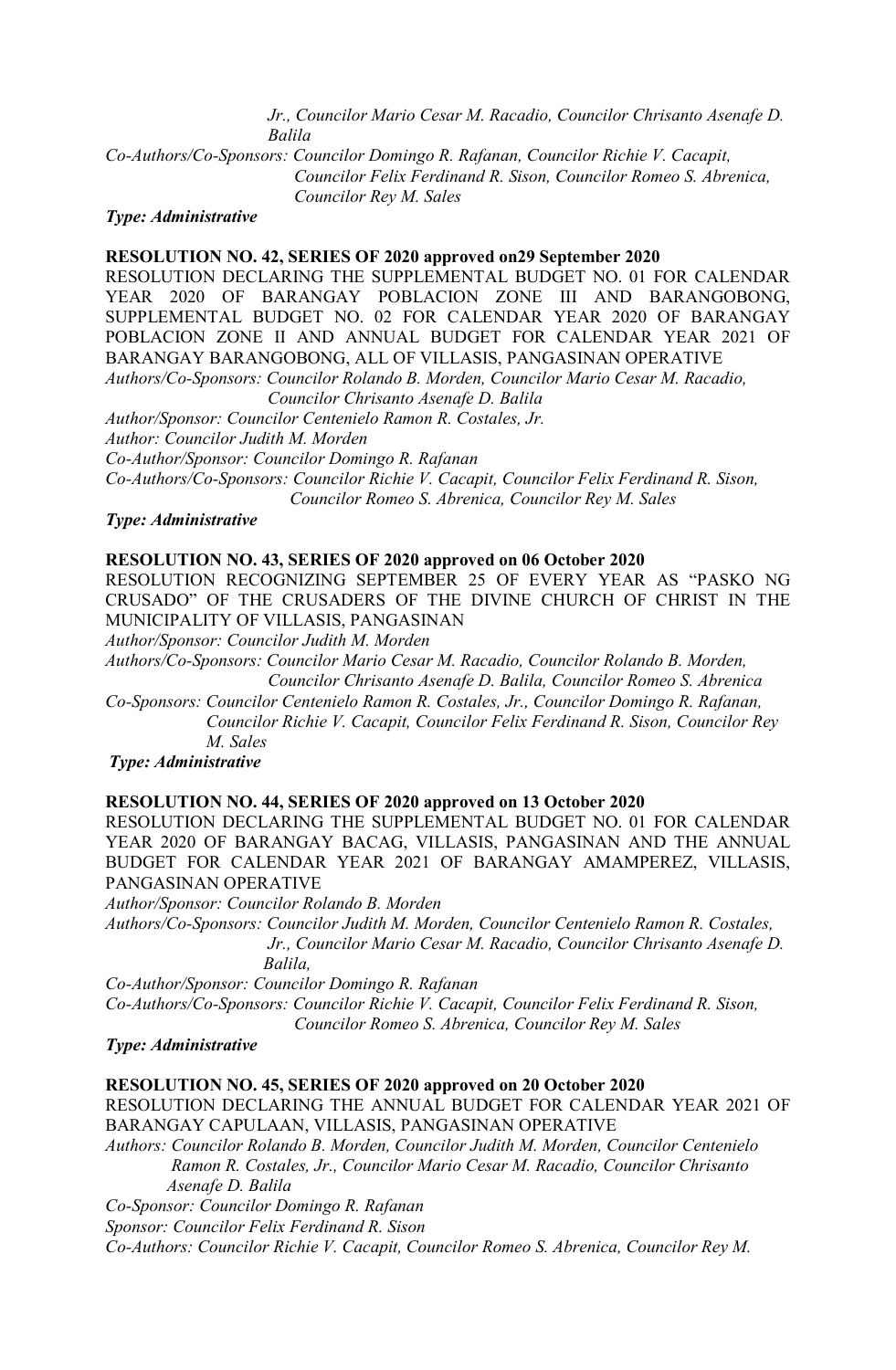*Sales*

*Type: Administrative*

## **RESOLUTION NO. 46, SERIES OF 2020 approved on 27 October 2020**

RESOLUTION APPROVING THE SUPPLEMENTAL ANNUAL INVESTMENT PROGRAM NO. 4 OF FISCAL YEAR 2020 FOR THE LOCAL GOVERNMENT SUPPORT FUND-COVID-19 FINANCIAL ASSISTANCE TO LOCAL GOVERNMENT UNITS IN THE BAYANIHAN TO RECOVER AS ONE ACT, REPUBLIC ACT NO. 11494 IN THE AMOUNT OF THREE MILLION PESOS (PHP3,000,000.00) OF THE MUNICIPALITY OF VILLASIS, PANGASINAN

*Author/Sponsor: Councilor Rolando B. Morden*

*Authors/Co-Sponsors: Councilor Judith M. Morden, Councilor Centenielo Ramon R. Costales, Jr., Councilor Mario Cesar M. Racadio, Councilor Chrisanto Asenafe D. Balila*

*Co-Authors/Co-Sponsors: Councilor Domingo R. Rafanan, Councilor Richie V. Cacapit, Councilor Romeo S. Abrenica, Councilor Rey M. Sales*

*Type: Administrative*

## **RESOLUTION NO. 47, SERIES OF 2020 approved on 27 October 2020**

RESOLUTION ADOPTING THE LOCAL YOUTH DEVELOPMENT PLAN 2020-2022 OF THE SANGGUNIANG KABATAAN FEDERATION OF THE MUNICIPALITY OF VILLASIS

PANGASINAN

*Author/Sponsor: Councilor Rolando B. Morden*

*Authors/Co-Sponsors: Councilor Judith M. Morden, Councilor Centenielo Ramon R. Costales, Jr., Councilor Mario Cesar M. Racadio, Councilor Chrisanto Asenafe D. Balila*

*Co-Authors/Co-Sponsors: Councilor Domingo R. Rafanan, Councilor Richie V. Cacapit, Councilor Romeo S. Abrenica, Councilor Rey M. Sales*

*Type: Administrative*

## **RESOLUTION NO. 48, SERIES OF 2020 approved on 27 October 2020**

RESOLUTION DECLARING THE ANNUAL BUDGET FOR CALENDAR YEAR 2021 OF BARANGAYS BACAG AND TOMBOD, VILLASIS, PANGASINAN AND THE ANNUAL BARANGAY YOUTH INVESTMENT PROGRAM FOR CALENDAR YEAR 2021 OF BARANGAY BACAG, VILLASIS, PANGASINAN OPERATIVE

*Authors/Sponsor: Councilor Rolando B. Morden, Councilor Centenielo Ramon R. Costales, Jr., Councilor Chrisanto Asenafe D. Balila*

*Authors/Co-Sponsors: Councilor Judith M. Morden, Councilor Mario Cesar M. Racadio Co-Authors/Co-Sponsors: Councilor Domingo R. Rafanan, Councilor Richie V. Cacapit, Councilor Romeo S. Abrenica*

*Co-Author/Sponsor: Councilor Rey M. Sales Type: Administrative*

**RESOLUTION NO. 49, SERIES OF 2020 approved on 03 November 2020**

RESOLUTION EXPRESSING THE COUNCIL'S DEEPEST SYMPATHY AND HEARTFELT CONDOLENCES TO THE FAMILY OF THE LATE COUNCILOR FELIX FERDINAND RAGUDO SISON FOR HIS UNTIMELY DEMISE

*Author/Sponsor: Councilor Judith M. Morden* 

*Co-Authors/Co-Sponsors: Councilor Centenielo Ramon R. Costales, Jr., Councilor Mario Cesar M. Racadio, Councilor Domingo R. Rafanan, Councilor Rolando B. Morden, Councilor Richie V. Cacapit, Councilor Chrisanto Asenafe* 

*D.* 

 *Balila, Councilor Romeo S. Abrenica, Councilor Rey M. Sales*

*Type: Administrative*

**RESOLUTION NO. 50, SERIES OF 2020 approved on 03 November 2020**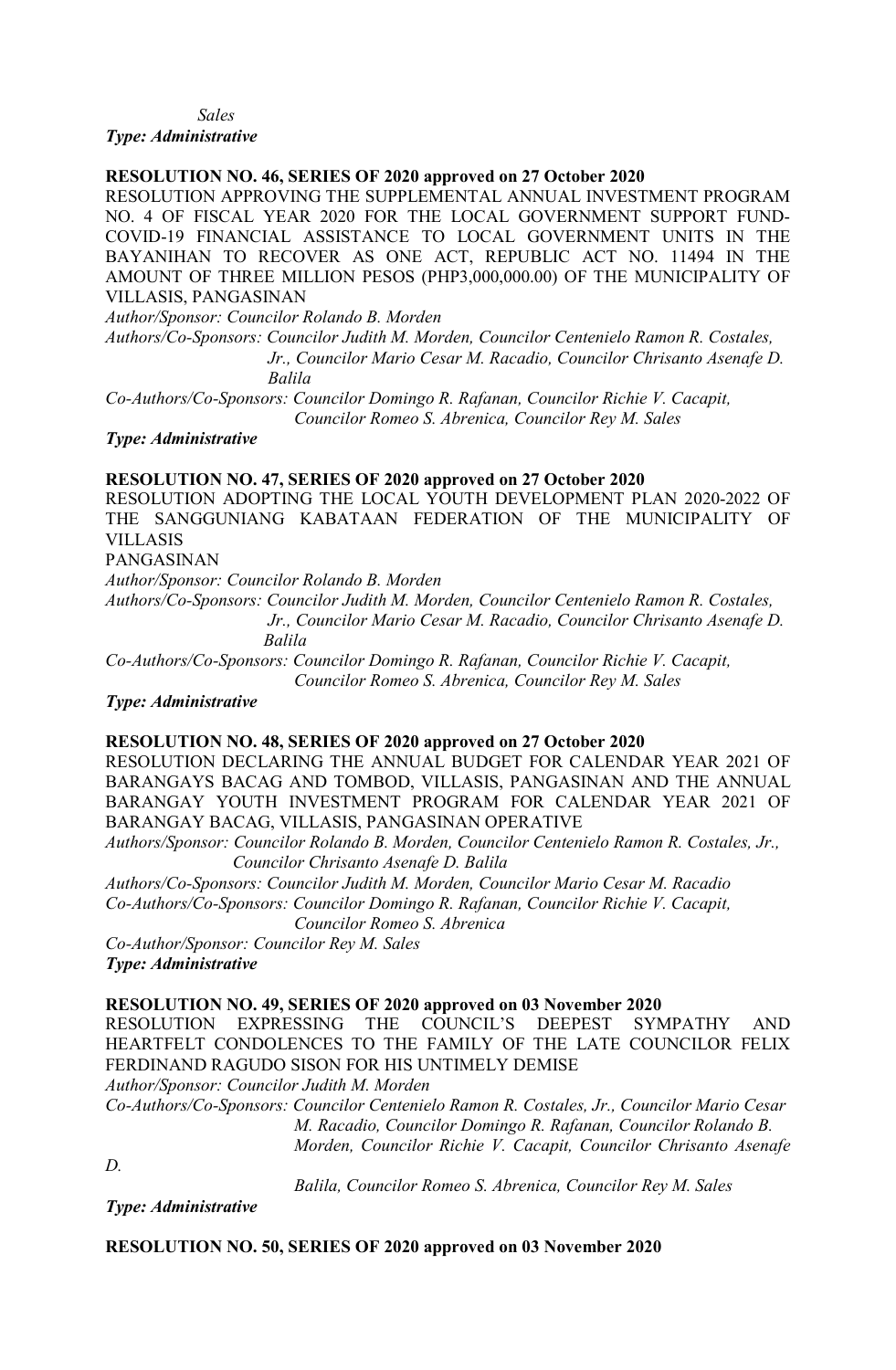## RESOLUTION DECLARING THE ANNUAL BUDGET FOR CALENDAR YEAR 2021 OF BARANGAYS BARRACA, LOMBOY, PUELAY AND UNZAD, VILLASIS, PANGASINAN AND THE ANNUAL BARANGAY YOUTH INVESTMENT PROGRAM FOR CALENDAR YEAR 2021 OF BARANGAYS BARRACA AND LOMBOY, VILLASIS, PANGASINAN OPERATIVE

*Author/Sponsor: Councilor Rolando B. Morden*

*Authors: Councilor Judith M. Morden, Councilor Centenielo Ramon R. Costales, Jr., Councilor Mario Cesar M. Racadio, Councilor Chrisanto Asenafe D. Balila*

*Co-Authors: Councilor Domingo R. Rafanan, Councilor Romeo S. Abrenica* 

*Co-Authors/Co-Sponsors: Councilor Richie V. Cacapit, Councilor Rey M. Sales Type: Administrative*

## **RESOLUTION NO. 51, SERIES OF 2020 approved on 17 November 2020**

RESOLUTION DECLARING THE ANNUAL BUDGET FOR CALENDAR YEAR 2021 OF BARANGAY POBLACION ZONE II, VILLASIS, PANGASINAN OPERATIVE *Authors/Sponsors: Councilor Rolando B. Morden, Councilor Centenielo Ramon R. Costales, Jr. Authors/Co-Sponsors: Councilor Judith M. Morden, Councilor Mario Cesar M. Racadio,*

*Councilor Chrisanto Asenafe D. Balila*

*Co-Authors/Co-Sponsors: Councilor Domingo R. Rafanan, Councilor Richie V. Cacapit, Councilor Romeo S. Abrenica, Councilor Rey M. Sales*

#### *Type: Administrative*

## **RESOLUTION NO. 52, SERIES OF 2020 approved 17 November 2020**

RESOLUTION APPROVING THE QUICK RESPONSE FUND FROM 2013-2019 OF THE 5% LOCAL DISASTER RISK REDUCTION AND MANAGEMENT FUND AND THE REVISED CY 2020 ANNUAL INVESTMENT PLAN IN THE AMOUNT OF TEN MILLION FIVE HUNDRED SEVENTY FOUR THOUSAND FIVE HUNDRED FORTY-EIGHT PESOS AND THIRTEEN CENTAVOS (PHP10,574,548.13) OF THE MUNICIPALITY OF VILLASIS, PANGASINAN

*Author/Sponsor: Councilor Rolando B. Morden*

*Author/Co-Sponsors: Councilor Judith M. Morden, Councilor Centenielo Ramon R. Costales, Jr., Councilor Mario Cesar M. Racadio, Councilor Chrisanto Asenafe D. Balila*

*Co-Authors/Co-Sponsors: Councilor Domingo R. Rafanan, Councilor Richie V. Cacapit, Councilor Romeo S. Abrenica, Councilor Rey M. Sales*

## *Type: Administrative*

#### **RESOLUTION NO. 53, SERIES OF 2020 approved on 24 November 2020**

RESOLUTION APPROVING THE 2020 SUPPLEMENTAL ANNUAL INVESTMENT PLAN NO. 5 AND OTHER ACTIVITIES RELATED TO THE FY 2017 COLLECTION OF BURLEY AND NATIVE TOBACCO EXCISE TAX PURSUANT TO REPUBLIC ACT NO. 8240, AS AMENDED BY REPUBLIC ACT NO. 10351 IN THE AMOUNT OF FORTY ONE MILLION ONE HUNDRED FOUR THOUSAND SEVEN HUNDRED NINETY-EIGHT PESOS (PHP41,104,798.00)

*Author/Sponsor: Councilor Judith M. Morden* 

*Authors/Co-Sponsors: Councilor Centenielo Ramon R. Costales, Jr., Councilor Mario Cesar M. Racadio, Councilor Rolando B. Morden, Councilor Chrisanto Asenafe D. Balila*

*Co-Authors/Co-Sponsors: Councilor Domingo R. Rafanan, Councilor Richie V. Cacapit, Councilor Romeo S. Abrenica, Councilor Rey M. Sales*

## *Type: Administrative*

## **RESOLUTION NO. 54, SERIES OF 2020 approved on 24 November 2020**

RESOLUTION AUTHORIZING MUNICIPAL MAYOR NONATO S. ABRENICA TO ENTER FOR AND IN BEHALF OF THE MUNICIPALITY A MEMORANDUM OF UNDERSTANDING WITH THE DEPARTMENT OF SOCIAL WELFARE AND DEVELOPMENT (DSWD) FIELD OFFICE I ON THE REVISED PROCEDURE ON THE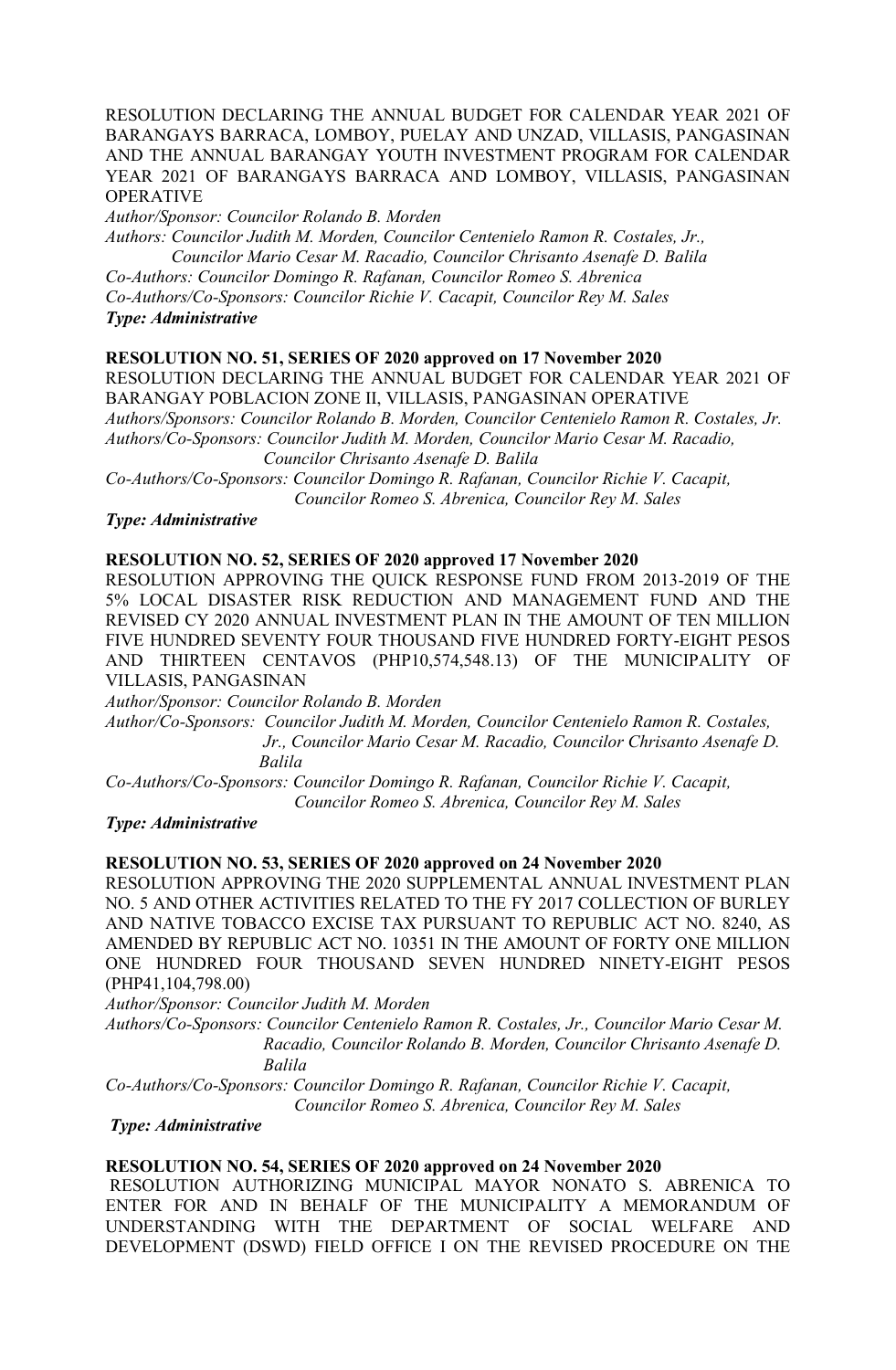#### IMPLEMENTATION OF THE SUPPLEMENTARY FEEDING PROGRAM OF THE MUNICIPALITY OF VILLASIS, PANGASINAN

*Author/Sponsor: Councilor Judith M. Morden*

*Authors/Co-Sponsors: Councilor Mario Cesar M. Racadio, Councilor Chrisanto Asenafe D. Balila, Councilor Rolando B. Morden, Councilor Romeo S. Abrenica*

*Co-Authors/Co-Sponsors: Councilor Centenielo Ramon R. Costales, Jr., Councilor Domingo R. Rafanan, Councilor Richie V. Cacapit, Councilor Rey M. Sales* 

*Type: Administrative*

#### **RESOLUTION NO. 55, SERIES OF 2020 approved on 24 November 2020**

RESOLUTION DECLARING THE ANNUAL BARANGAY YOUTH INVESTMENT PROGRAM FOR CALENDAR YEAR 2021 OF BARANGAY BARANGOBONG, VILLASIS, PANGASINAN OPERATIVE

*Author/Sponsor: Councilor Rolando B. Morden*

*Authors/Co-Sponsors: Councilor Judith M. Morden, Councilor Centenielo Ramon R. Costales, Jr., Councilor Mario Cesar M. Racadio, Councilor Chrisanto Asenafe D. Balila*

*Co-Authors/Co-Sponsors: Councilor Domingo R. Rafanan, Councilor Richie V. Cacapit, Councilor Romeo S. Abrenica*

*Co-Author/Sponsor: Councilor Rey M. Sales*

*Type: Administrative*

## **RESOLUTION NO. 56, SERIES OF 2020 approved 01 December 2020**

RESOLUTION AUTHORIZING MUNICIPAL MAYOR NONATO S. ABRENICA TO ENTER FOR AND IN BEHALF OF THE MUNICIPALITY A MEMORANDUM OF AGREEMENT WITH THE DEPARTMENT OF AGRICULTURE FOR THE CATTLE FEEDLOT FATTENING PROJECT UNDER THE STIMULUS PACKAGE FOR AGRICULTURE BAYANIHAN ACT II OF THE NATIONAL LIVESTOCK PROGRAM (NLP) IN THE MUNICIPALITY OF VILLASIS, PANGASINAN

*Author/Sponsor: Councilor Chrisanto Asenafe D. Balila*

*Authors/Co-Sponsors: Councilor Centenielo Ramon R. Costales, Jr., Councilor Mario Cesar M. Racadio, Councilor Richie V. Cacapit*

*Co-Authors/Co-Sponsors: Councilor Judith M. Morden, Councilor Domingo R. Rafanan, Councilor Rolando B. Morden, Councilor Rey M. Sales*

*Type: Administrative*

## **RESOLUTION NO. 57, SERIES OF 2020 approved on 01 December 2020**

RESOLUTION DECLARING THE SUPPLEMENTAL BUDGET NO. 02 FOR CALENDAR YEAR 2020 OF BARANGAY BARRACA, VILLASIS, PANGASINAN OPERATIVE *Author/Sponsor: Councilor Rolando B. Morden*

*Authors: Councilor Judith M. Morden, Councilor Chrisanto Asenafe D. Balila Authors/Co-Sponsors: Councilor Centenielo Ramon R. Costales, Jr., Councilor Mario Cesar M. Racadio*

*Co-Author/Co-Sponsor: Councilor Domingo R. Rafanan Co-Author/Sponsor: Councilor Richie V. Cacapit Co-Authors: Councilor Romeo S. Abrenica, Councilor Rey M. Sales Type: Administrative*

#### **RESOLUTION NO. 58, SERIES OF 2020 approved on 09 December 2020**

RESOLUTION EXPRESSING THE COUNCIL'S DEEPEST SYMPATHY AND HEARTFELT CONDOLENCES TO THE FAMILY OF THE LATE FORMER COUNCILOR MARION R. MINA FOR HIS UNTIMELY DEMISE

*Authors/Sponsors: Councilor Judith M. Morden, Councilor Centenielo Ramon R. Costales, Jr., Councilor Mario Cesar M. Racadio, Councilor Domingo R. Rafanan, Councilor Rolando B. Morden, Councilor Richie V. Cacapit, Councilor Chrisanto Asenafe D. Balila, Councilor Romeo S. Abrenica, Councilor Rey M. Sales*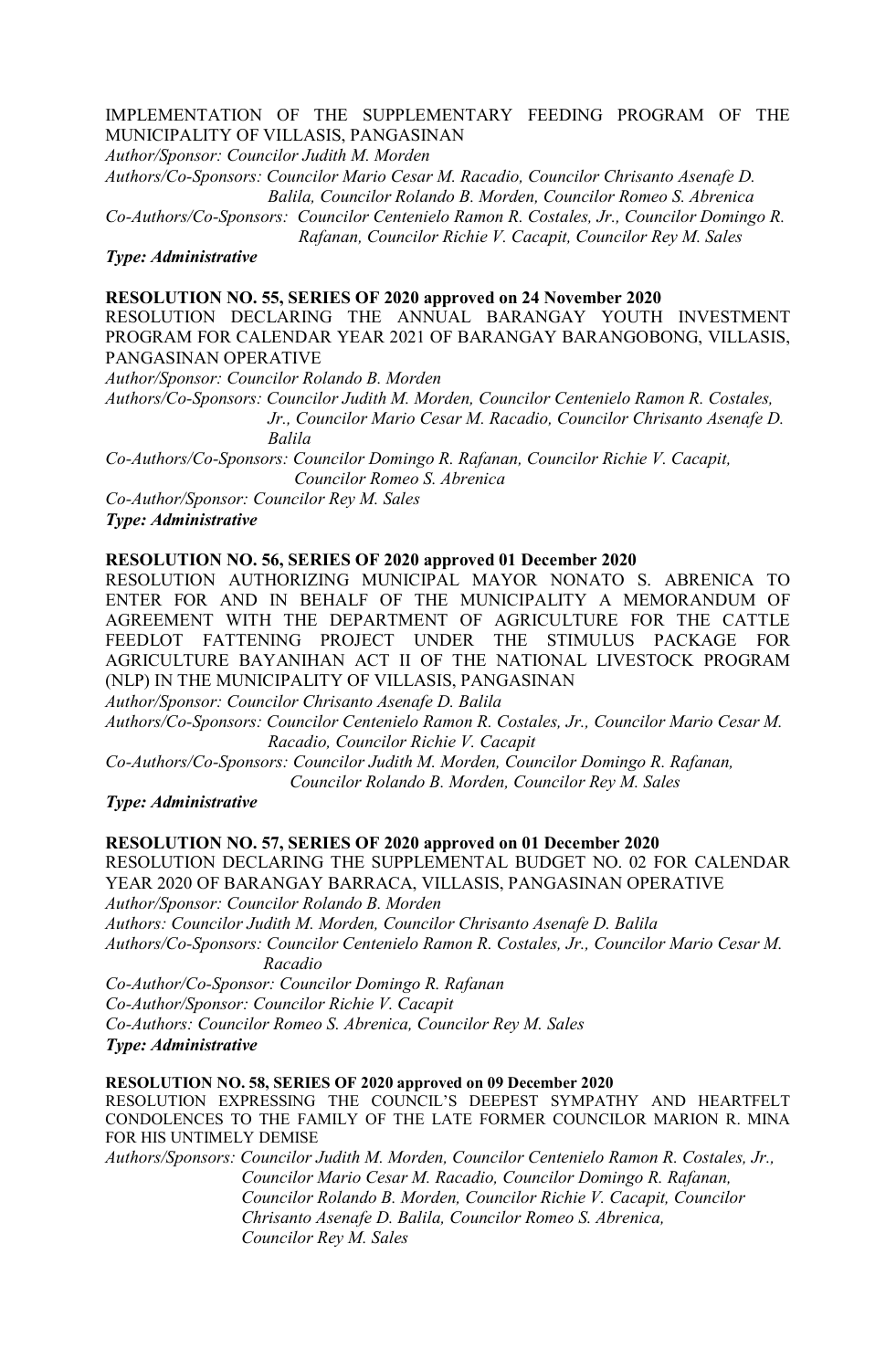## *Type: Social*

#### **RESOLUTION NO. 59, SERIES OF 2020 approved on 09 December 2020**

RESOLUTION DECLARING THE ANNUAL BUDGET FOR CALENDAR YEAR 2021 OF BARANGAYS PIAZ AND POBLACION ZONE III, VILLASIS, PANGASINAN AND THE ANNUAL BARANGAY YOUTH INVESTMENT PROGRAM FOR CALENDAR YEAR 2021 OF BARANGAY CAPULAAN, VILLASIS, PANGASINAN OPERATIVE

*Authors/Sponsors: Councilor Rolando B. Morden, Councilor Judith M. Morden*

*Author/Co-Sponsor: Councilor Centenielo Ramon R. Costales, Jr.*

*Authors: Councilor Mario Cesar M. Racadio, Councilor Chrisanto Asenafe D. Balila*

*Co-Author/Co-Sponsor: Councilor Domingo R. Rafanan*

*Co-Authors: Councilor Richie V. Cacapit, Councilor Romeo S. Abrenica, Councilor Rey M. Sales*

#### *Type: Administrative*

#### **RESOLUTION NO. 60, SERIES OF 2020 approved on 09 December 2020**

RESOLUTION FAVORABLY ENDORSING THE APPLICATION OF MR. JESUS M. QUINDARA TO EXTRACT SAND AND GRAVEL FOR COMMERCIAL PURPOSES LOCATED AT BARANGAY PIAZ, VILLASIS, PANGASINAN *Author/Sponsor: Councilor Chrisanto Asenafe D. Balila Authors: Councilor Judith M. Morden, Councilor Richie V. Cacapit Authors/Co-Sponsors: Councilor Mario Cesar M. Racadio, Councilor Centenielo Ramon R. Costales, Jr.*

*Co-Authors: Councilor Domingo R. Rafanan, Councilor Rolando B. Morden, Councilor Romeo S. Abrenica, Councilor Rey M. Sales*

*Type: Administrative*

#### **RESOLUTION NO. 61, SERIES OF 2020 approved on 22 December 2020**

RESOLUTION DECLARING VALID AND EFFECTIVE BARANGAY ORDINANCE NO. 01, SERIES OF 2020 ENTITLED, AN ORDINANCE IMPOSING THE COLLECTION OF BARANGAY BUSINESS PERMITS, CERTIFICATIONS, CLEARANCES, FILING AND CONTRACT FEES WITHIN BARANGAY BACAG, VILLASIS, PANGASINAN AS WITHIN THE CONFERRED POWERS OF THE SANGGUNIANG BAYAN TO ENACT

*Authors/Co-Sponsors: Councilor Judith M. Morden, Councilor Rolando B. Morden,* 

 *Councilor Chrisanto Asenafe D. Balila, Councilor Romeo S. Abrenica Author/Sponsor: Councilor Mario Cesar M. Racadio*

*Co-Authors/Co-Sponsors: Councilor Centenielo Ramon R. Costales, Jr., Councilor Domingo R. Rafanan, Councilor Richie V. Cacapit, Councilor Rey M. Sales*

#### *Type: Administrative*

## **RESOLUTION NO. 61-A, SERIES OF 2020 approved on 22 December 2020**

RESOLUTION DECLARING THE SUPPLEMENTAL BUDGET NO. 01 FOR CALENDAR YEAR 2020 OF BARANGAY POBLACION ZONE V AND LIPAY, VILLASIS, PANGASINAN, THE ANNUAL BUDGET FOR CALENDAR YEAR 2021 OF BARANGAY POBLACION ZONE V, LIPAY, LABIT AND LA PAZ AND THE ANNUAL BARANGAY YOUTH INVESTMENT PROGRAM FOR CALENDAR YEAR 2021 OF BARANGAY LA PAZ, VILLASIS, PANGASINAN OPERATIVE

*Authors/Sponsors: Councilor Rolando B. Morden, Councilor Centenielo Ramon R. Costales, Jr. Councilor Mario Cesar M. Racadio, Councilor Chrisanto Asenafe D. Balila Author/Co-Sponsor: Councilor Judith M. Morden*

*Co-Authors/Co-Sponsors: Councilor Domingo R. Rafanan, Councilor Richie V. Cacapit, Councilor Romeo S. Abrenica, Councilor Rey M. Sales*

## *Type: Administrative*

**RESOLUTION NO. 62, SERIES OF 2020 approved on 22 December 2020** RESOLUTION AUTHORIZING THE MUNICIPAL MAYOR THE GRANT OF THE COLLECTIVE NEGOTIATION AGREEMENT (CNA) INCENTIVE TO ALL THE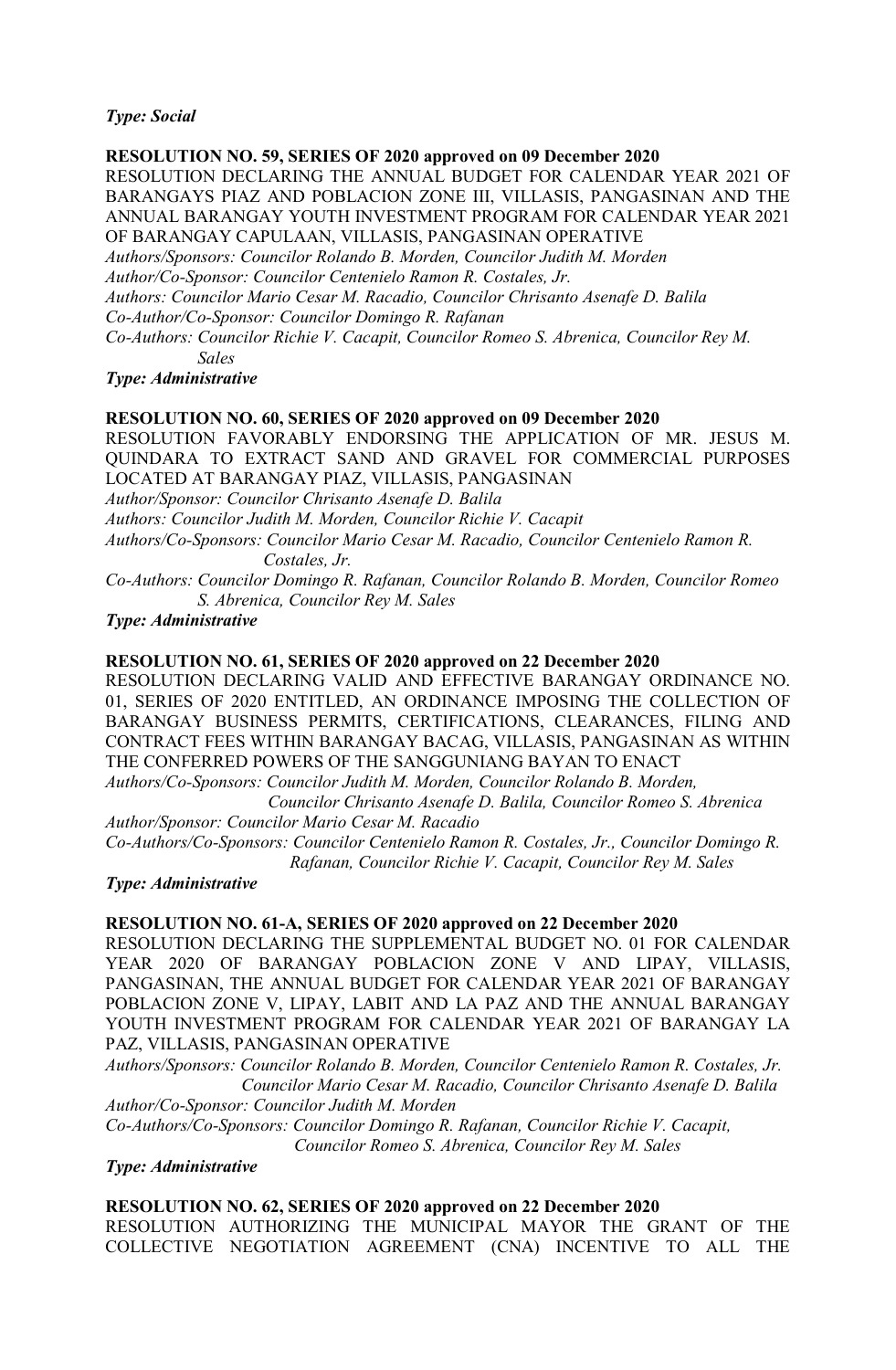## REGULAR EMPLOYEES OF THE LOCAL GOVERNMENT UNIT (LGU) OF VILLASIS, PANGASINAN

*Authors/Sponsors: Councilor Judith M. Morden, Councilor Centenielo Ramon R. Costales, Jr., Councilor Mario Cesar M. Racadio, Councilor Domingo R. Rafanan, Councilor Rolando B. Morden, Councilor Richie V. Cacapit, Councilor Felix Fernando R. Sison, Councilor Chrisanto Asenafe D. Balila, Councilor Romeo S. Abrenica, Councilor Rey M. Sales*

#### *Type: Administrative*

#### **RESOLUTION NO. 63, SERIES OF 2020 approved on 22 December 2020**

RESOLUTION AUTHORIZING THE MUNICIPAL MAYOR THE GRANT OF THE SERVICE RECOGNITION INCENTIVE (SRI) TO ALL THE REGULAR EMPLOYEES OF THE LOCAL GOVERNMENT UNIT OF VILLASIS, PANGASINAN

*Authors/Sponsors: Councilor Judith M. Morden, Councilor Centenielo Ramon R. Costales, Jr., Councilor Mario Cesar M. Racadio, Councilor Domingo R. Rafanan, Councilor Rolando B. Morden, Councilor Richie V. Cacapit, Councilor Felix Fernando R. Sison, Councilor Chrisanto Asenafe D. Balila, Councilor Romeo S. Abrenica, Councilor Rey M. Sales*

*Type: Administrative*

## **RESOLUTION NO. 64, SERIES OF 2020 approved on 29 December 2020**

RESOLUTION DECLARING THE ANNUAL BARANGAY YOUTH INVESTMENT PROGRAM FOR CALENDAR YEAR 2021 OF BARANGAY UNZAD, VILLASIS, PANGASINAN OPERATIVE

*Author/Sponsor: Councilor Rolando B. Morden*

*Authors/Co-Sponsors: Councilor Judith M. Morden, Councilor Centenielo Ramon R. Costales,* 

 *Jr., Councilor Mario Cesar M. Racadio, Councilor Chrisanto Asenafe D. Balila*

*Co-Authors/Co-Sponsors: Councilor Domingo R. Rafanan, Councilor Richie V. Cacapit, Councilor Romeo S. Abrenica*

*Author/Sponsor: Councilor Rey M. Sales Type: Administrative*

#### **RESOLUTION NO. 65, SERIES OF 2020 approved on 29 December 2020**

RESOLUTION DECLARING THE SUPPLEMENTAL BUDGET NO. 01 FOR CALENDAR YEAR 2020 OF BARANGAY LA PAZ, VILLASIS, PANGASINAN THE ANNUAL BUDGET FOR CALENDAR YEAR 2021 OF BARANGAY SAN BLAS, VILLASIS, PANGASINAN OPERATIVE

*Authors/Sponsors: Councilor Rolando B. Morden, Councilor Mario Cesar M. Racadio, Councilor Chrisanto Asenafe D. Balila*

*Authors/Co-Sponsors: Councilor Judith M. Morden, Councilor Centenielo Ramon R. Costales, Jr.*

*Co-Authors/Co-Sponsors: Councilor Domingo R. Rafanan, Councilor Richie V. Cacapit, Councilor Felix Fernando R. Sison, Councilor Romeo S. Abrenica, Councilor Rey M. Sales*

*Type: Administrative*

# **ENACTED ORDINANCES, CALENDAR YEAR 2020 FROM JANUARY TO DECEMBER**

**APPROPRIATION ORDINANCE NO. 01, Calendar Year 2020 enacted 17 March 2020**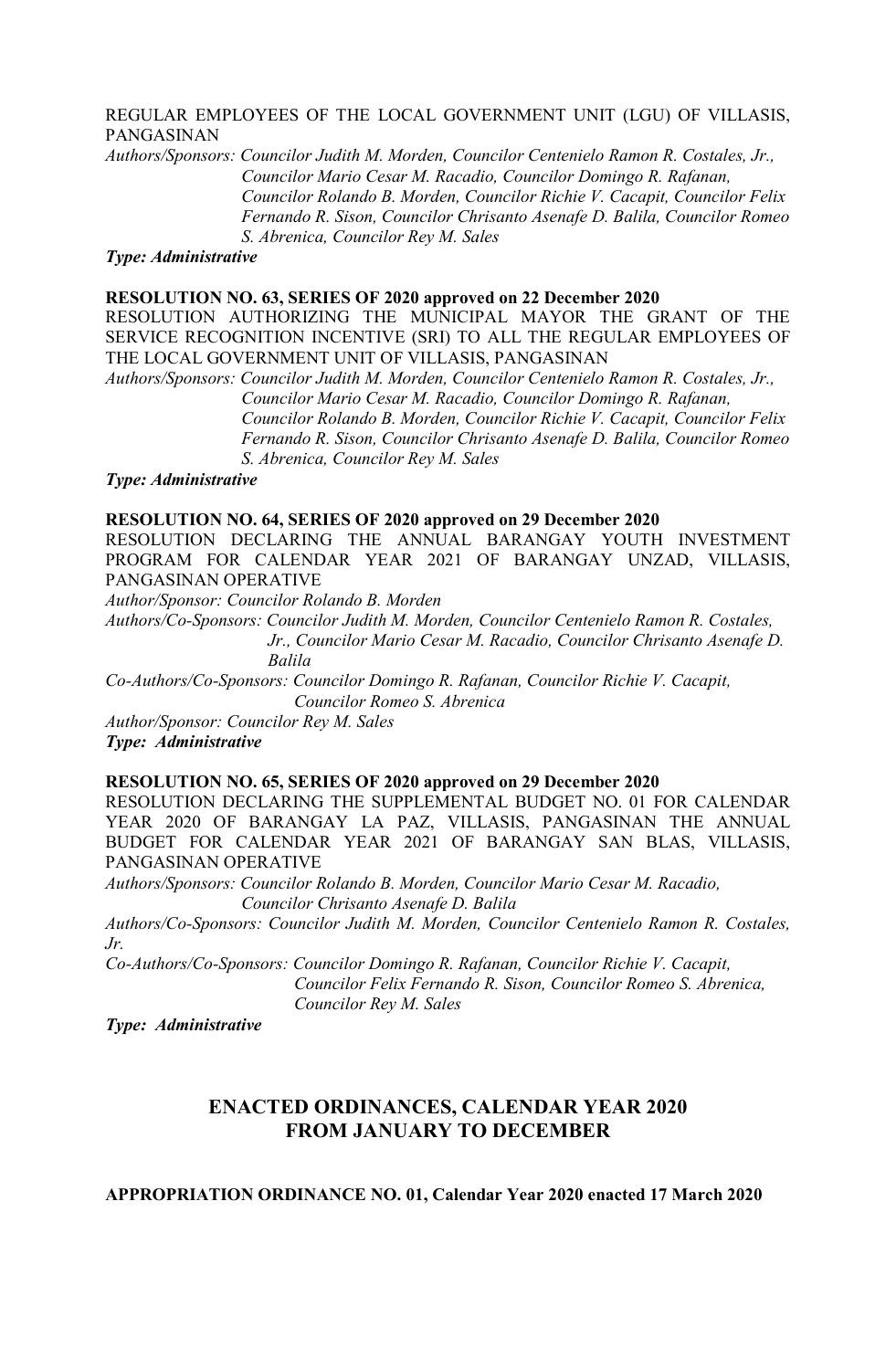# APPROPRIATION ORDINANCE ENACTING SUPPLEMENTAL BUDGET NO. 01, CALENDAR YEAR 2020 GENERAL FUND - PROPER AND LOCAL ECONOMIC ENTERPRISE OF THE MUNICIPALITY OF VILLASIS, PANGASINAN

*Author/Sponsor: Councilor Rolando B. Morden*

*Authors/Co-Sponsors: Councilor Judith M. Morden, Councilor Centenielo Ramon R. Costales, Jr., Councilor Mario Cesar M. Racadio, Councilor Chrisanto Asenafe G. Balila*

*Co-Authors/Co-Sponsors: Councilor Domingo R. Rafanan, Councilor Richie V. Cacapit, Councilor Felix Ferdinand R. Sison, Councilor Romeo S. Abrenica, Councilor Rey M. Sales*

*Type: Administrative*

# **APPROPRIATION ORDINANCE NO. 02, Calendar Year 2020 enacted on 22 April 2020**

APPROPRIATION ORDINANCE ENACTING SUPPLEMENTAL BUDGET NO. 02, CALENDAR YEAR 2020 GENERAL FUND - PROPER AND LOCAL ECONOMIC ENTERPRISE OF THE MUNICIPALITY OF VILLASIS, PANGASINAN

*Authors/Sponsors: Councilor Rolando B. Morden, Councilor Judith M. Morden, Councilor Centenielo Ramon R. Costales, Jr., Councilor Mario Cesar M. Racadio, Councilor Chrisanto Asenafe G. Balila*

*Co-Authors/Sponsors: Councilor Domingo R. Rafanan, Councilor Richie V. Cacapit, Councilor Felix Ferdinand R. Sison, Councilor Romeo S. Abrenica, Councilor Rey M. Sales*

*Type: Administrative*

## **APPROPRIATION ORDINANCE NO. 03, Calendar Year 2020 enacted on 21 July 2020** AN ORDINANCE ENACTING THE ANNUAL BUDGETS - GENERAL FUND PROPER FOR THE OPERATION OF THE MUNICIPALITY OF VILLASIS, PANGASINAN DURING THE PERIOD OF JANUARY 01, 2021 TO DECEMBER 31, 2021 AND PROVIDING APPROPRIATIONS THEREOF

*Authors/Sponsors: Councilor Rolando B. Morden, Councilor Chrisanto Asenafe D. Balila Authors/Co-Sponsors: Councilor Judith M. Morden, Councilor Mario Cesar M. Racadio, Councilor Centenielo Ramon R. Costales, Jr.*

*Co-Authors/Co-Sponsors: Councilor Domingo R. Rafanan, Councilor Richie V. Cacapit, Councilor Felix Ferdinand R. Sison, Councilor Romeo S. Abrenica, Councilor Rey M. Sales*

*Type: Administrative*

## **APPROPRIATION ORDINANCE NO. 04, Calendar Year 2020 enacted on 29 September 2020**

APPROPRIATION ORDINANCE ENACTING SUPPLEMENTAL BUDGET NO. 03, CALENDAR YEAR 2020 GENERAL FUND - PROPER AND LOCAL ECONOMIC ENTERPRISE OF THE MUNICIPALITY OF VILLASIS, PANGASINAN

*Author/Sponsor: Councilor Rolando B. Morden*

*Authors/Co-Sponsors: Councilor Judith M. Morden, Councilor Centenielo Ramon R. Costales, Jr., Councilor Mario Cesar M. Racadio, Councilor Chrisanto Asenafe D. Balila*

*Co-Authors/Co-Sponsors: Councilor Domingo R. Rafanan, Councilor Richie V. Cacapit, Councilor Felix Ferdinand R. Sison, Councilor Romeo S. Abrenica, Councilor Rey M. Sales*

*Type: Administrative*

## **MUNICIPAL ORDINANCE NO. 126-080420 enacted on 08 April 2020**

AN ORDINANCE REQUIRING THE MANDATORY USE OF FACE MASKS IN PUBLIC PLACES AND STRICT PRACTICE OF PHYSICAL/SOCIAL DISTANCING BY ALL PERSONS IN THE MUNICIPALITY OF VILLASIS, PANGASINAN DURING THE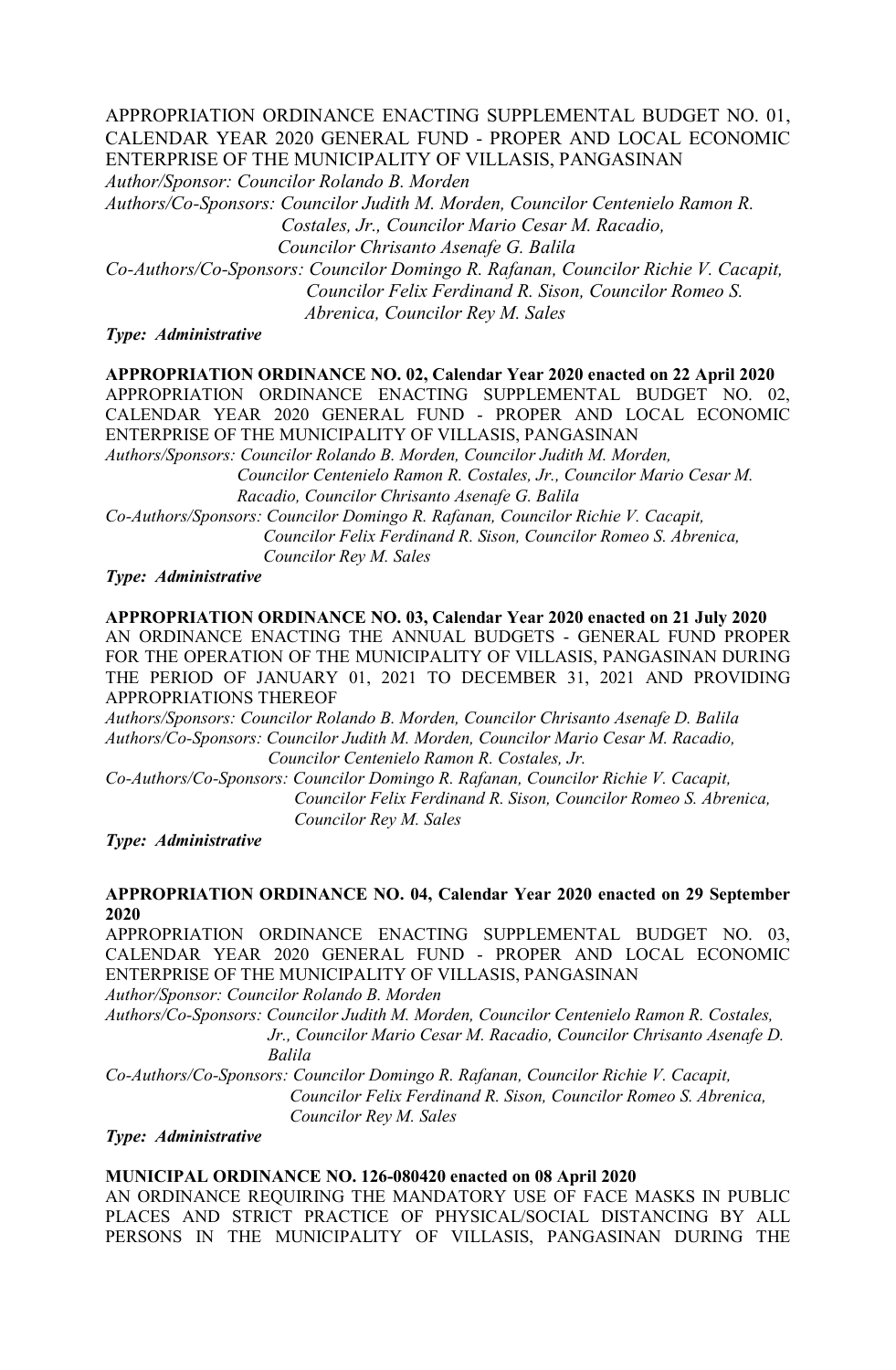# ENHANCED COMMUNITY QUARANTINE OR WHILE THE THREAT OF COVID-19 IS STILL PERSISTING AND UNTIL FURTHER AMENDED OR REVOKED

*Authors/Sponsors: Councilor Judith M. Morden, Councilor Centenielo Ramon R. Costales, Jr., Councilor Mario Cesar M. Racadio, Councilor Domingo R. Rafanan, Councilor Rolando B. Morden, Councilor Richie V. Cacapit, Councilor Chrisanto Asenafe D. Balila, Councilor Felix Ferdinand R. Sison, Councilor Romeo S. Abrenica, Councilor Rey M. Sales*

*Type: General Welfare*

## **MUNICIPAL ORDINANCE NO. 127 – 210720 enacted on 21 July 2020**

MUNICIPAL ORDINANCE CREATING ONE (1) DEPARTMENT AND NEW POSITIONS IN THE VARIOUS OFFICES OF THE MUNICIPALITY OF VILLASIS, PANGASINAN *Author/Sponsor: Councilor Judith M. Morden*

*Authors/Co-Sponsors: Councilor Mario Cesar M. Racadio, Councilor Rolando B. Morden, Councilor Chrisanto Asenafe D. Balila. Councilor Romeo S. Abrenica*

*Co-Authors/Co-Sponsors: Councilor Centenielo Ramon R. Costales, Jr., Councilor Domingo R. Rafanan, Councilor Richie V. Cacapit, Councilor Felix Ferdinand R. Sison, Councilor Rey M. Sales*

*Type: Administrative*

## **MUNICIPAL ORDINANCE NO. 128 -210720 enacted on 21 July 2020**

MUNICIPAL ORDINANCE ABOLISHING ONE (1) DEPARTMENT AND FOUR (4) POSITIONS IN THE VARIOUS OFFICES OF THE MUNICIPALITY OF VILLASIS, PANGASINAN

*Author/Sponsor: Councilor Judith M. Morden*

*Authors/Co-Sponsors: Councilor Mario Cesar M. Racadio, Councilor Rolando B. Morden, Councilor Chrisanto Asenafe D. Balila. Councilor Romeo S. Abrenica Co-Authors/Co-Sponsors: Councilor Centenielo Ramon R. Costales, Jr., Councilor Domingo R.* 

 *Rafanan, Councilor Richie V. Cacapit, Councilor Felix Ferdinand R. Sison, Councilor Rey M. Sales*

*Type: Administrative*

#### **MUNICIPAL ORDINANCE NO. 129-030820 enacted on 03 August 2020**

The Anti-Obstruction Ordinance of the Municipality of Villasis, Pangasinan *Author/Sponsor: Councilor Judith M. Morden Authors/Co-Sponsors: Councilor Mario Cesar M. Racadio, Councilor Rolando B. Morden, Councilor Chrisanto Asenafe D. Balila, Councilor Romeo S. Abrenica Co-Authors/Co-Sponsors: Councilor Centenielo Ramon R. Costales, Jr., Councilor Domingo R. Rafanan, Councilor Richie V. Cacapit, Councilor Felix Ferdinand R. Sison, Councilor Rey M. Sales*

*Type: General Welfare*

#### **MUNICIPAL ORDINANCE NO. 130-030820 enacted on 03 August 2020**

MUNICIPAL ORDINANCE AMENDING SECTION V AND SECTION VII OF MUNICIPAL ORDINANCE NO. 99-051015, ENTITLED, THE RABIES CONTROL ORDINANCE OF 2015 *Author/Sponsor: Councilor Judith M. Morden*

*Authors/Co-Sponsors: Councilor Mario Cesar M. Racadio, Councilor Rolando B. Morden, Councilor Chrisanto Asenafe D. Balila, Councilor Romeo S. Abrenica Co-Authors/Co-Sponsors: Councilor Centenielo Ramon R. Costales, Jr., Councilor Domingo R. Rafanan, Councilor Richie V. Cacapit, Councilor Felix Ferdinand R. Sison, Councilor Rey M. Sales*

*Type: Administrative*

**MUNICIPAL ORDINANCE NO. 131-150920 enacted on 15 September 2020** AN ORDINANCE MANDATING THE USE OF FACE SHIELDS ON TOP OF FACEMASKS IN ALL PUBLIC PLACES AND PRIVATE ESTABLISHMENTS *Author/Sponsor: Councilor Judith M. Morden*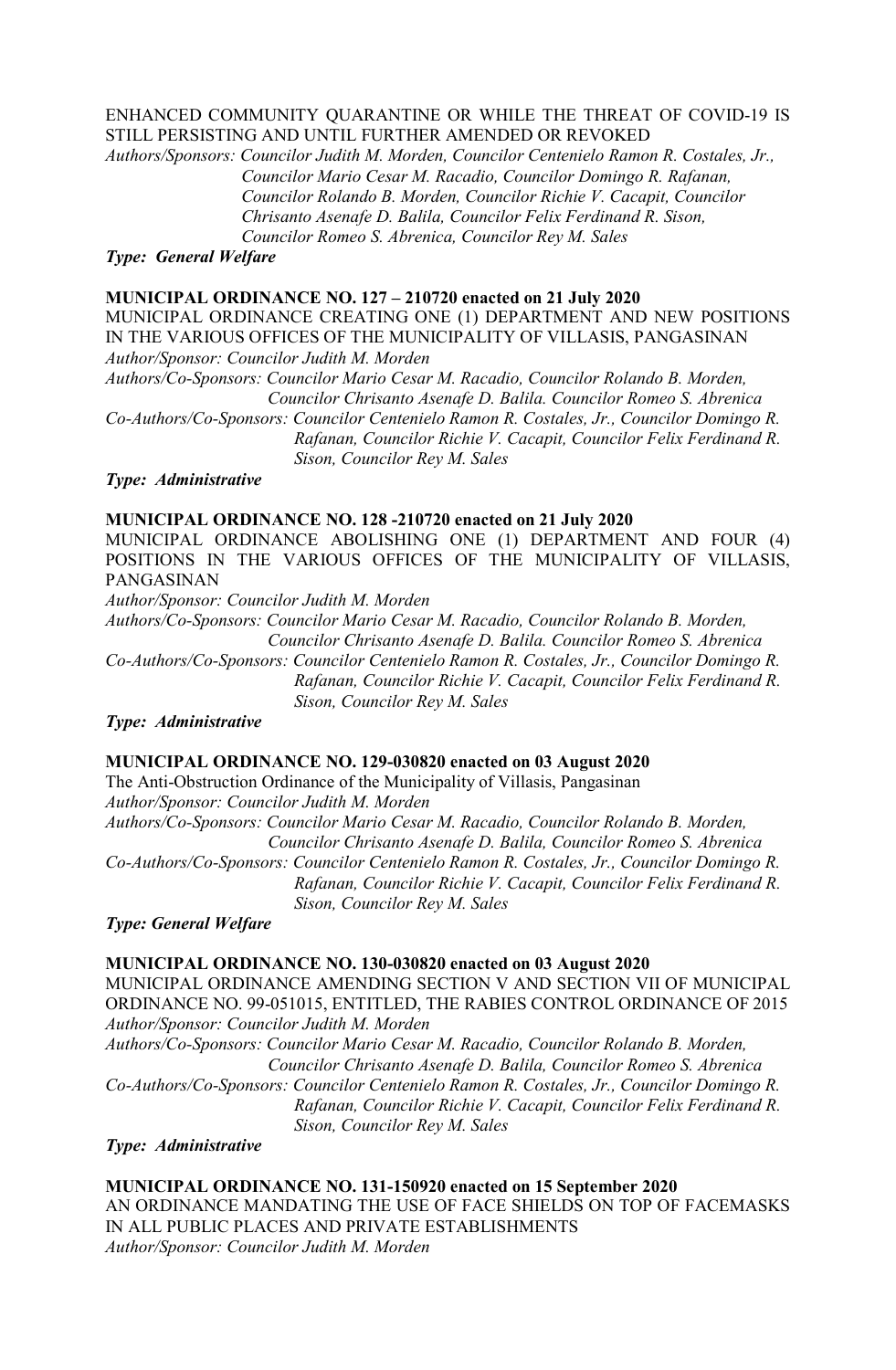*Author/Co-Sponsor: Councilor Rolando B. Morden* 

*Authors: Councilor Mario Cesar M. Racadio, Councilor Chrisanto Asenafe D. Balila, Councilor Romeo S. Abrenica*

*Co-Authors: Councilor Centenielo Ramon R. Costales, Jr., Councilor Domingo R. Rafanan, Councilor Richie V. Cacapit, Councilor Felix Ferdinand R. Sison, Councilor Rey M. Sales*

*Type: General Welfare*

# **MUNICIPAL ORDINANCE NO. 132 – 150920 enacted on 15 September 2020**

THE COMPREHENSIVE TRAFFIC ORDINANCE OF VILLASIS, PANGASINAN *Author/Sponsor: Councilor Richie V. Cacapit*

*Authors/Co-Sponsors: Councilor Rolando B. Morden, Councilor Centenielo Ramon R. Costales, Jr., Councilor Domingo R. Rafanan, Councilor Felix Ferdinand R. Sison*

*Co-Authors/Co-Sponsors: Councilor Judith M. Morden, Councilor Mario Cesar M. Racadio Councilor Chrisanto Asenafe D. Balila, Councilor Romeo S. Abrenica, Councilor Rey M. Sales*

*Type: Public Safety*

## **MUNICIPAL ORDINANCE NO. 133 – 031120 enacted 03 November 2020**

AN ORDINANCE REGULATING THE OPERATION OF VIDEOKE/KARAOKE IN PUBLIC AND PRIVATE PLACES IN THE MUNICIPALITY OF VILLASIS IN SUPPORT TO THE STUDENTS' BLENDED LEARNING PROGRAM AND ONLINE CLASSES AT HOME *Authors/Sponsors: Councilor Judith M. Morden, Councilor Rolando B. Morden Authors/Co-Sponsors: Councilor Mario Cesar M. Racadio, Councilor Chrisanto Asenafe D. Balila, Councilor Romeo S. Abrenica*

*Co-Authors/Co-Sponsors: Councilor Centenielo Ramon R. Costales, Jr., Councilor Domingo R. Rafanan, Councilor Richie V. Cacapit, Councilor Rey M. Sales*

*Type: General Welfare*

## **MUNICIPAL ORDINANCE NO. 134 – 171120 enacted 17 November 2020**

AN ORDINANCE RECLASSIFYING ELEVEN THOUSAND SEVENTY EIGHT SOUARE METERS (11,078 SQM) MORE OR LESS, OWNED BY SPOUSES FERNANDO I. CABANELA AND ARLENE L. CABANELA SITUATED AT BARANGAY BACAG, VILLASIS, PANGASINAN COVERED UNDER TCT NO. 026-2017003996, TCT NO. 026- 2017004584 AND TCT NO. 026-2017004821 FROM UNIRRIGATED AGRICULTURAL LAND TO COMMERCIAL USE

*Author/Sponsor: Councilor Centenielo Ramon R. Costales, Jr.*

*Authors/Co-Sponsors: Councilor Rolando B. Morden, Councilor Domingo R. Rafanan, Councilor Richie V. Cacapit*

*Co-Authors/Co-Sponsors: Councilor Judith M. Morden, Councilor Mario Cesar M. Racadio, Councilor Chrisanto Asenafe D. Balila, Councilor Romeo S.* 

*Abrenica,*

 *Councilor Rey M. Sales*

*Type: Administrative*

## **MUNICIPAL ORDINANCE NO. 135 – 091220 enacted 09 December 2020**

AN ORDINANCE RECLASSIFYING THIRTY THREE THOUSAND ONE HUNDRED TWENTY FOUR (33,124) SQUARE METERS MORE OR LESS, OWNED BY MRS. JESSICA WU ANG SITUATED AT BARANGAY UNZAD, VILLASIS, PANGASINAN COVERED UNDER TCT NO. 026-2020006385 FROM AGRICULTURAL LAND TO COMMERCIAL/INDUSTRIAL USE

*Author/Sponsor: Councilor Centenielo Ramon R. Costales, Jr.*

*Authors/Co-Sponsors: Councilor Rolando B. Morden, Councilor Domingo R. Rafanan, Councilor Richie V. Cacapit*

*Co-Authors/Co-Sponsors: Councilor Judith M. Morden, Councilor Mario Cesar M. Racadio,* 

 *Councilor Chrisanto Asenafe D. Balila, Councilor Romeo S.* 

*Abrenica,*